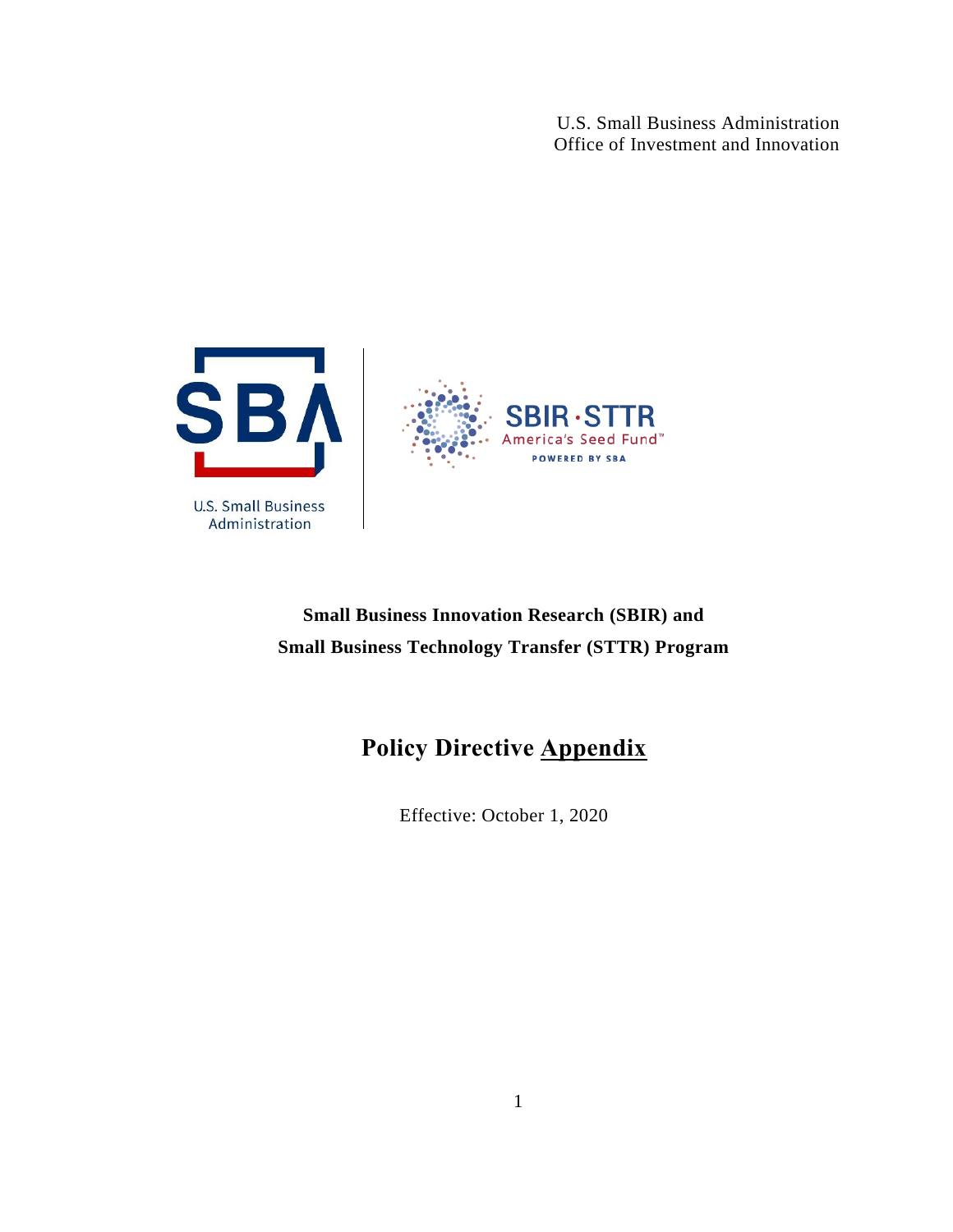# **Appendix I: Instructions for SBIR and STTR Program Solicitation Preparation**

a. General. Subsections  $9(i)$  and  $9(p)$  of the Act (15 U.S.C. 638(j)) require simplified, standardized and timely SBIR/STTR solicitations and for SBIR/STTR Participating Agencies to utilize a "uniform process" minimizing the regulatory burden of participation. Therefore, the following instructions purposely depart from normal Government solicitation formats and requirements. SBIR/STTR solicitations must be prepared and issued as Program Solicitations in accordance with the following instructions.

b. Limitation in Size of Solicitation. In the interest of meeting the requirement for simplified and standardized solicitations, while also recognizing that the Internet has become the main vehicle for distribution, each agency should structure its entire SBIR/STTR solicitation to produce the least number of pages (electronic and printed), consistent with the procurement/assistance standard operating procedures and statutory requirements of the Participating Agencies.

c. Format. SBIR/STTR Program Solicitations must be prepared in a simple, standardized, easy-to-read, and easy-to-understand format. It must include a cover sheet, a table of contents, and the following sections in the order listed.

- 1. Program Description
- 2. Certifications
- 3. Proposal Preparation Instructions and Requirements
- 4. Method of Selection and Evaluation Criteria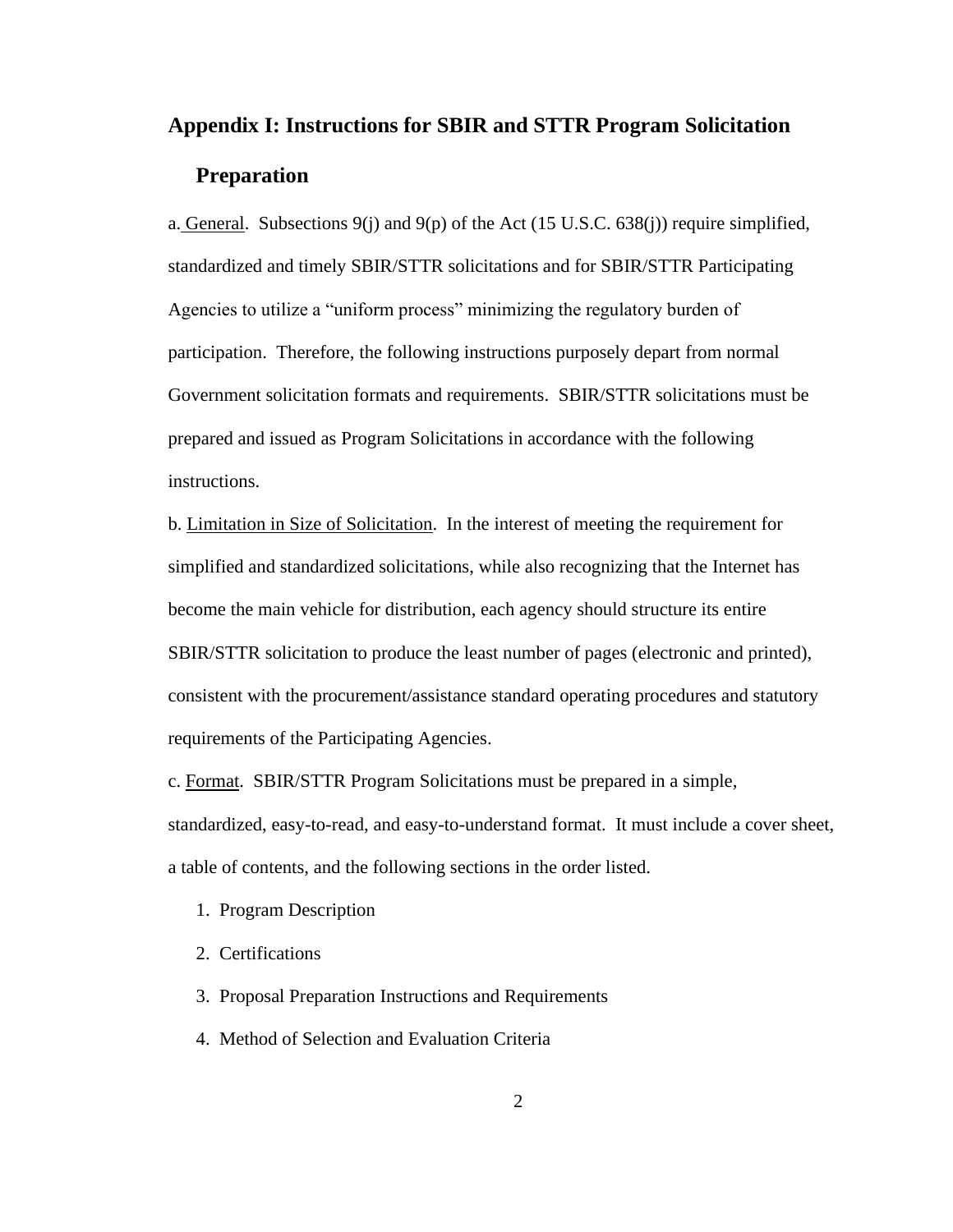- 5. Considerations
- 6. Submission of Proposals
- 7. Scientific and Technical Information Sources
- 8. Submission Forms
- 9. Research Topics

d. Cover Sheet. The cover sheet of an SBIR/STTR Program Solicitation must clearly identify the solicitation as an SBIR/STTR solicitation, identify the agency releasing the solicitation, specify date(s) on which contract proposals or grant applications are due under the solicitation, and state the solicitation number or year.

e. Instructions for Preparation of SBIR or STTR Program Solicitation – Sections 1-9

§ 1. Program Description.

(a) Summarize in narrative form the request for proposals and the objectives of the SBIR or STTR program.

(b) Describe in narrative form the agency's SBIR or STTR program including a description of the three phases. Note in your description whether the solicitation is for Phase I or Phase II proposals. Also note in each solicitation for Phase I that all Awardees may apply for a Phase II award and provide guidance on the procedure for doing so.

(c) Describe program eligibility.

(d) List the name, address and telephone number of agency contacts for general information on the SBIR or STTR Program Solicitation.

(e) Whenever terms are used that are unique to the SBIR or STTR program, a specific SBIR or STTR solicitation or a portion of a solicitation, define them or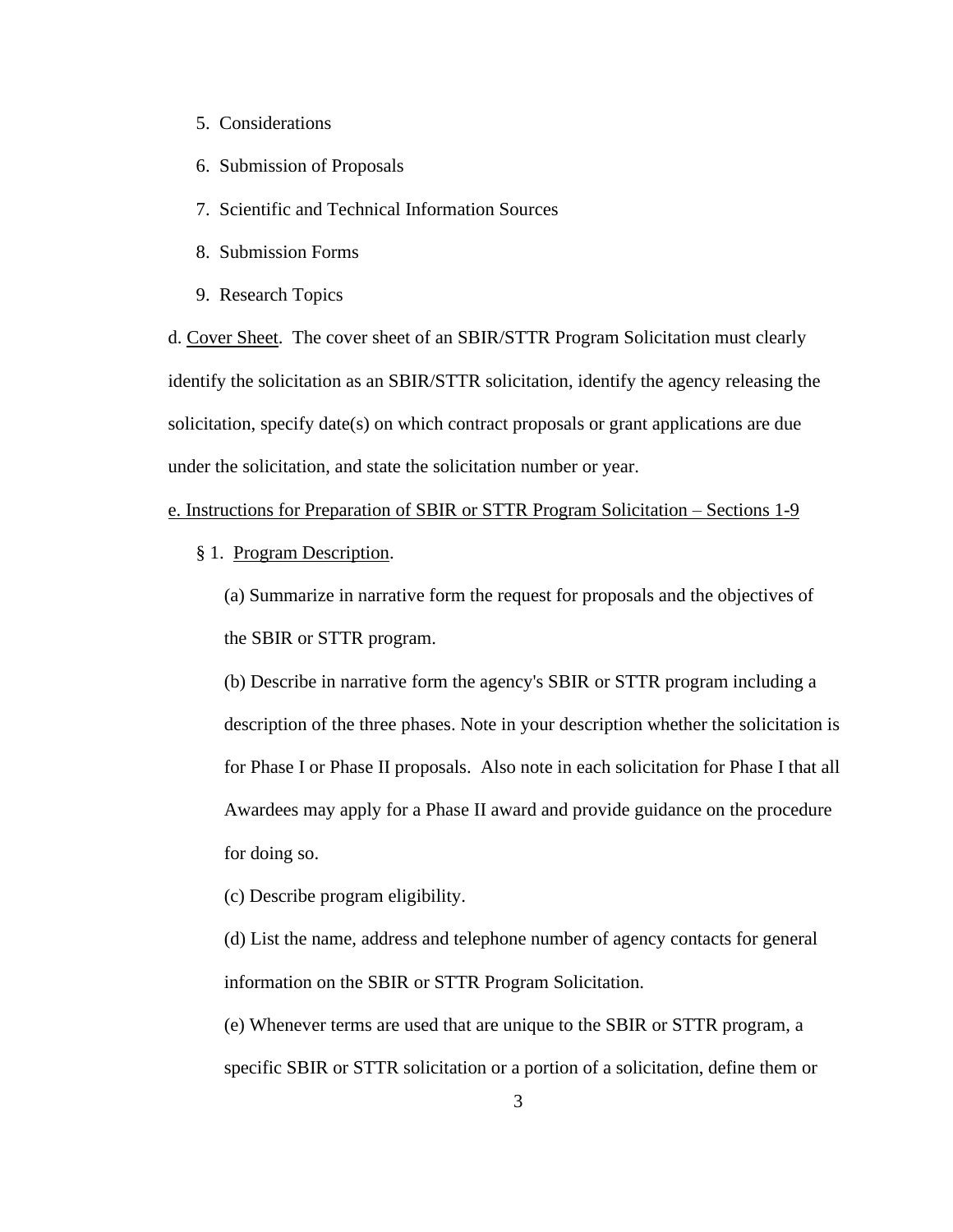refer potential offerors/Applicants to a source for the definition. At a minimum, the definitions of "Funding Agreement," "R/R&D," "SBC," "SBIR/STTR Data," and "SBIR/STTR Data Rights" must be included.

(f) Include information explaining how an individual can report fraud, waste and abuse (e.g. include the fraud hotline for the agency's Office of Inspector General);

§ 2. Certifications.

(a) This section must include certifying forms required by legislation, regulation or standard operating procedures, to be submitted by the Applicant to the contracting or granting agency. This would include certifying forms such as those for the protection of human and animal subjects.

(b) This section must include any certifications required concerning size, ownership and other SBIR or STTR program requirements.

> (i) The agency may request the SBIR/STTR Applicant to submit a certification at the time of submission of the application or offer. The certification may require the Applicant to state that it intends to meet the size, ownership and other requirements of the SBIR or STTR program at the time of award of the Funding Agreement, if selected for award. (ii) The agency must request the Applicant to submit a certification at the time of award and at any other time set forth in SBA's regulations at 13 CFR 121.701-121.705. The certification will require the Applicant to state that it meets the size, ownership and other requirements of the SBIR or STTR program at the time of award of the Funding Agreement. (iii) The agency must request the Awardee to submit certifications during

> > 4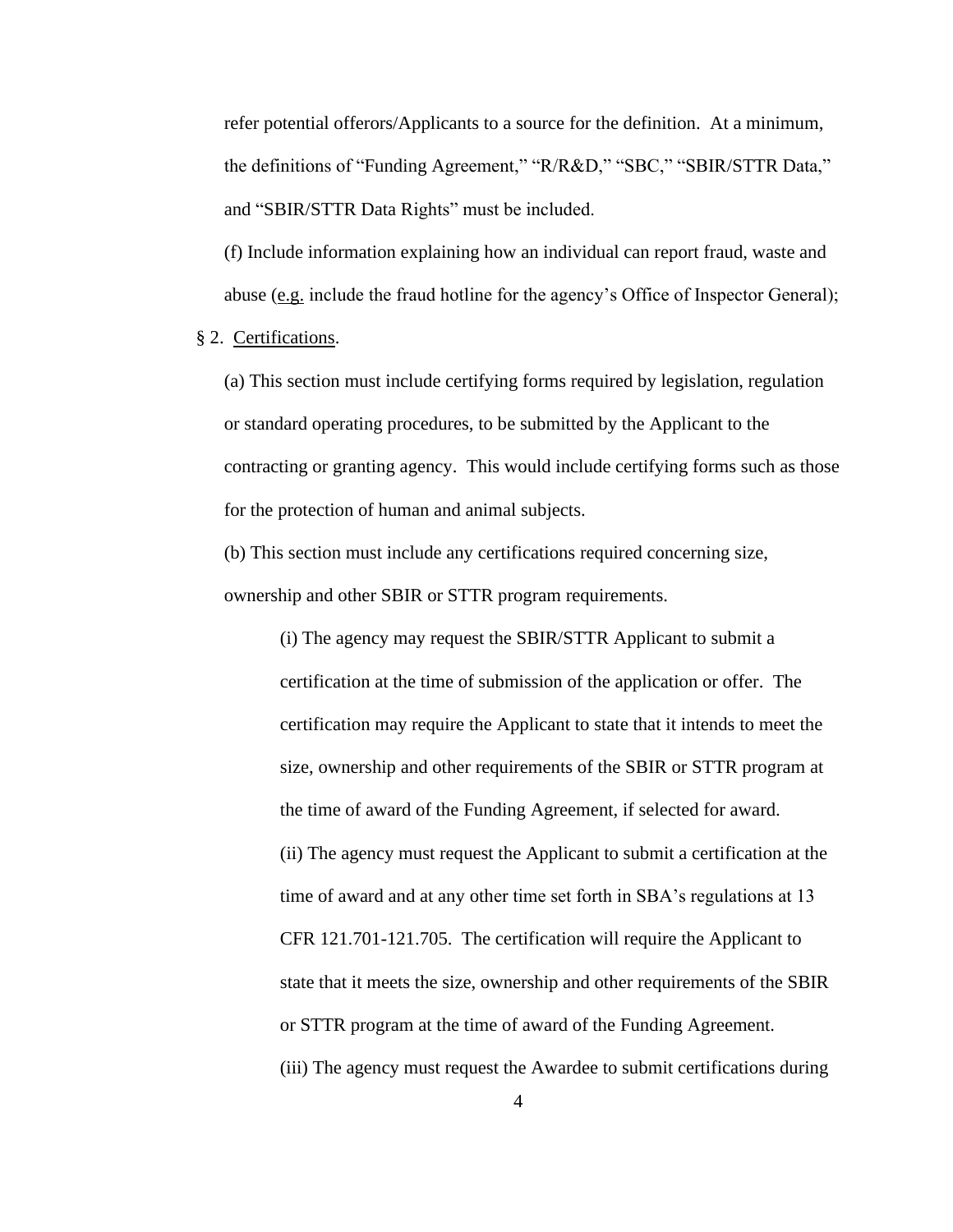the Funding Agreement life cycle. A Phase I Funding Agreement must state that the Awardee shall submit a new certification that it is in compliance with specific SBIR or STTR program requirements at the time of final payment or disbursement. A Phase II Funding Agreement must state that the Awardee shall submit a new certification that it is in compliance with specific SBIR or STTR program requirements prior to receiving more than 50% of the total award amount and prior to final payment or disbursement.

(iv) Agencies may require additional certifications at other points in time during the life cycle of the Funding Agreement, such as at the time of each payment or disbursement.

(c) The agency must use the following certification at the time of award and upon notification by SBA, must check www.SBIR.gov for updated certifications prepared by SBA:

#### SBIR/STTR Funding Agreement Certification

All small businesses that are selected for award of an SBIR/STTR Funding Agreement must complete this certification at the time of award and any other time set forth in the Funding Agreement that is prior to performance of work under this award. This includes checking all of the boxes and having an authorized officer of the Awardee sign and date the certification each time it is requested.

Please read carefully the following certification statements. The Federal Government relies on the information to determine whether the business is eligible for a Small Business Innovation Research (SBIR) program or Small Business Technology Transfer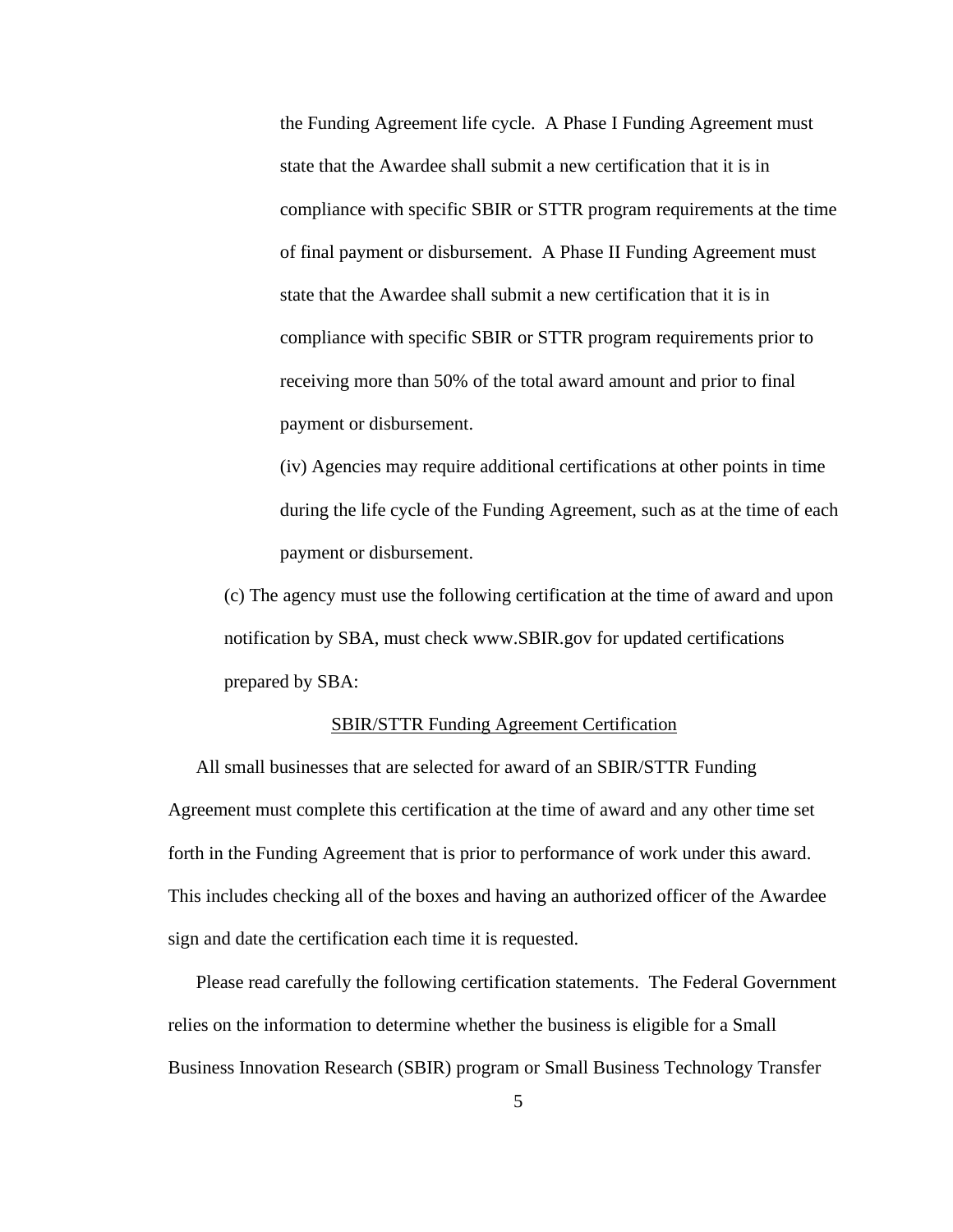(STTR) program award. A similar certification will be used to ensure continued compliance with specific program requirements during the life of the Funding Agreement. The definitions for the terms used in this certification are set forth in the Small Business Act, SBA regulations (13 CFR part 121), the SBIR/STTR Policy Directive and also any statutory and regulatory provisions referenced in those authorities.

If the Funding Agreement officer believes that the business may not meet certain eligibility requirements at the time of award, they are required to file a size protest with the U.S. Small Business Administration (SBA), which will determine eligibility. At that time, SBA will request further clarification and supporting documentation in order to assist in the verification of any of the information provided as part of a protest. If the Funding Agreement officer believes, after award, that the business is not meeting certain Funding Agreement requirements, the agency may request further clarification and supporting documentation in order to assist in the verification of any of the information provided.

Even if correct information has been included in other materials submitted to the Federal Government, any action taken with respect to this certification does not affect the Government's right to pursue criminal, civil or administrative remedies for incorrect or incomplete information given in the certification. Each person signing this certification may be prosecuted if they have provided false information.

The undersigned has reviewed, verified and certifies that (all boxes must be checked unless otherwise directed):

 $(1)$   $\Box$  The Awardee business concern meets the ownership and control requirements set forth in 13 CFR 121.702.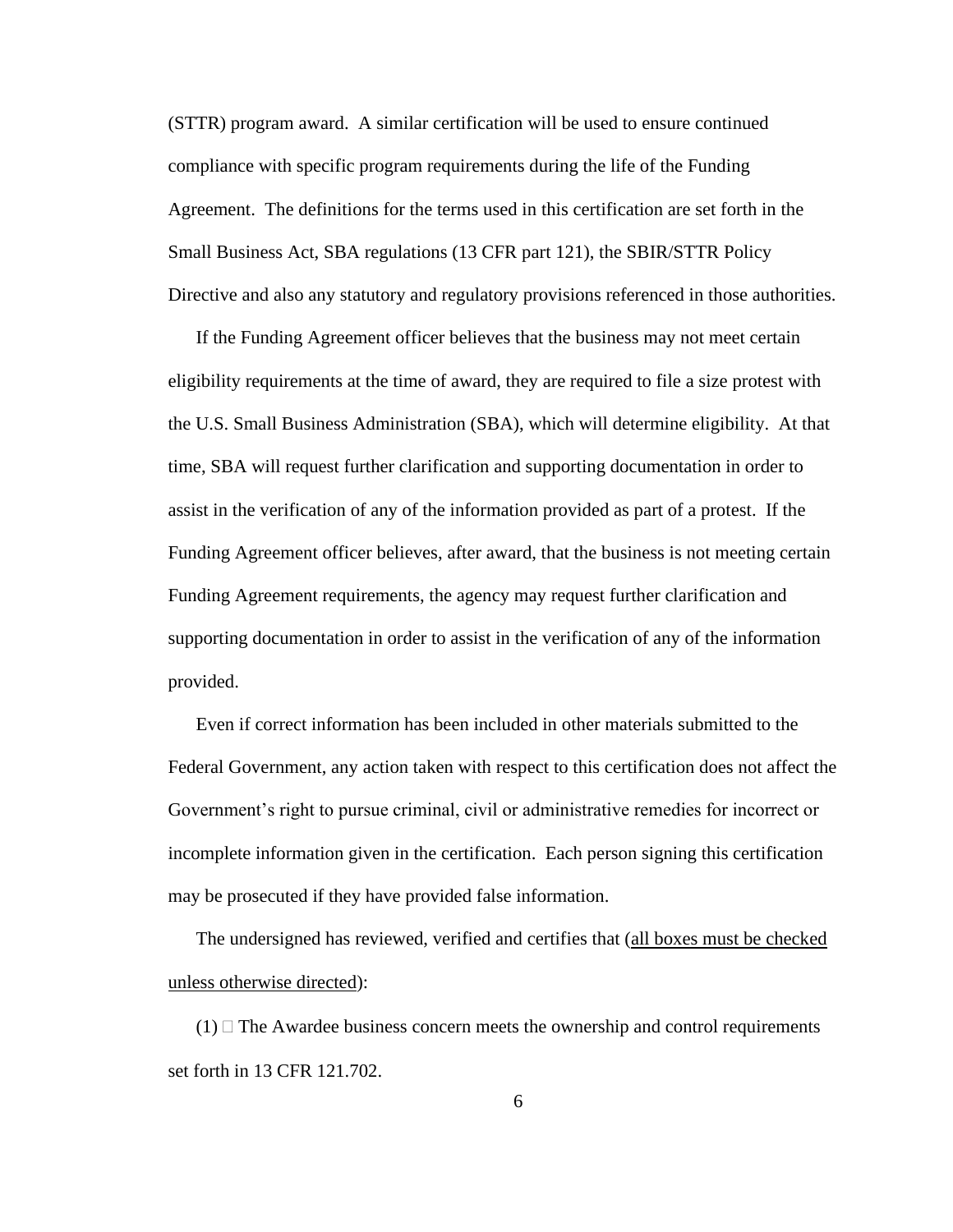(2) If a corporation – all corporate documents(namely: articles of incorporation and any amendments, articles of conversion, by-laws and amendments, shareholder meeting minutes showing director elections, shareholder meeting minutes showing officer elections, organizational meeting minutes, all issued stock certificates, stock ledger, buysell agreements, stock transfer agreements, voting agreements, and documents relating to stock options, including the right to convert non-voting stock or debentures into voting stock) must evidence that the corporation meets the ownership and control requirements set forth in 13 CFR 121.702. (Check one box).

 $\Box$  Yes  $\Box$  N/A Explain why N/A:

(3) If a partnership -- the partnership agreement evidences that it meets the ownership and control requirements set forth in 13 CFR 121.702. (Check one box).

 $\Box$  Yes  $\Box$  N/A Explain why N/A:

(4) If a limited liability company – the articles of organization and any amendments, and operating agreement and amendments, evidence that it meets the ownership and control requirements set forth in 13 CFR 121.702. (Check one box).

 $\Box$  Yes  $\Box$  N/A Explain why N/A:

(5) The birth certificates, naturalization papers, or passports show that any individuals it relies upon to meet the eligibility requirements are U.S. citizens or permanent resident aliens in the United States. (Check one box).

 $\Box$  Yes  $\Box$  N/A Explain why N/A:

 $(6)$  The Awardee business concern has no more than 500 employees, including the employees of its Affiliates.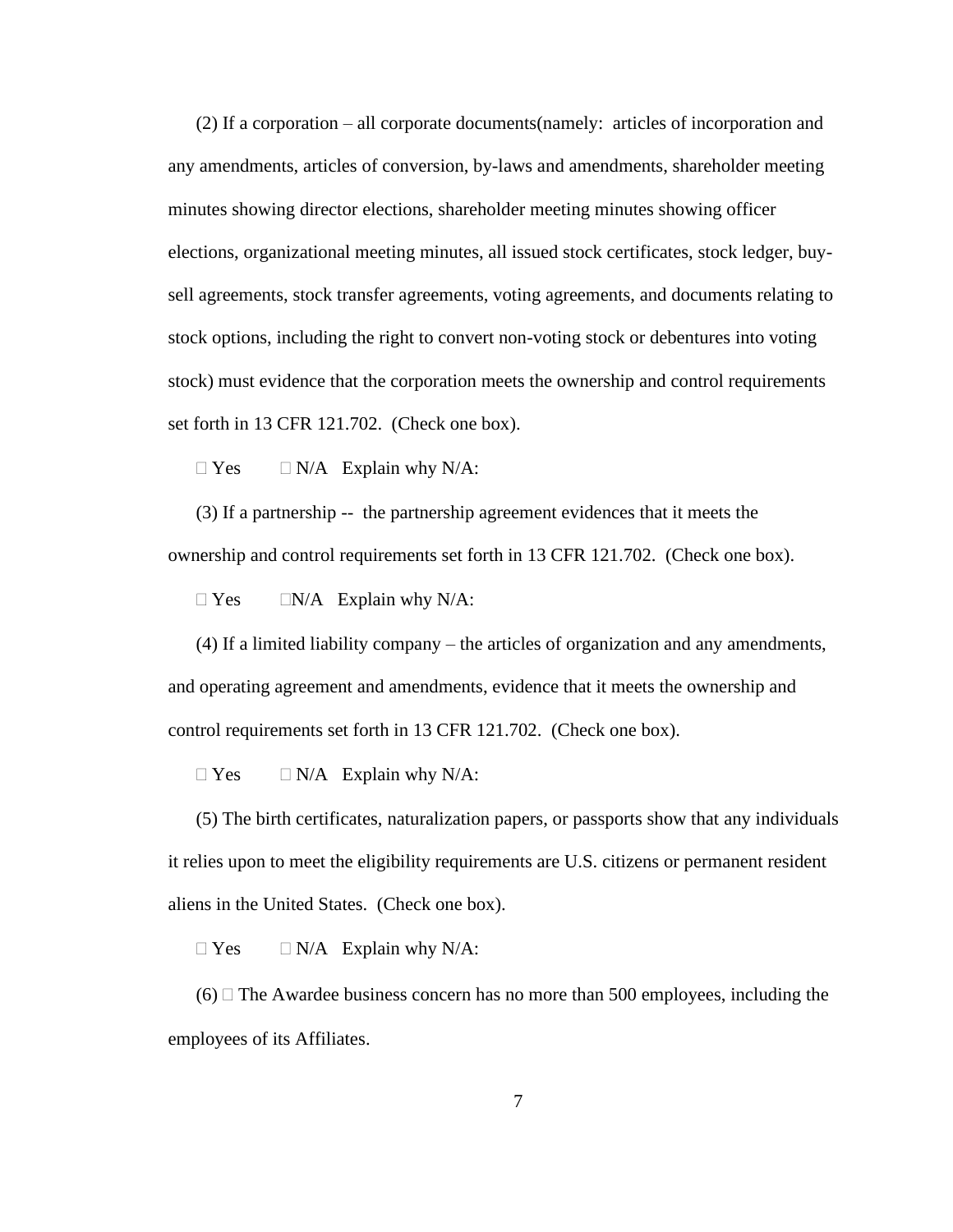$(7)$   $\square$  SBA has not issued a size determination currently in effect finding that this business concern exceeds the 500 employee size standard.

(8) During the performance of the award, the Principal Investigator/Project Manager will spend more than one half of his/her time (based on a 40 hour workweek) as an employee of the Awardee (or Research Institution – STTR only) or has requested and received a written deviation from this requirement from the Funding Agreement officer. (Check one box).

 $\Box$  Yes  $\Box$  Deviation approved in writing by Funding Agreement officer:  $\Box$ %

(9) All Essentially Equivalent Work, or a portion of the work, proposed under this project (check applicable line):

□ **Has not** been submitted for funding to this Agency or another Federal agency.

 **Has** been submitted for funding to this Agency or another Federal agency **but has not** been funded under any other grant, contract, subcontract or other transaction.

 $\Box$  A portion has been funded by another grant, contract, or subcontract as described in detail in the proposal and approved in writing by the Funding Agreement officer.

(10) During performance of award, the Awardee will perform the applicable percentage of work unless a deviation from this requirement is approved in writing by the Funding Agreement officer (check applicable line and fill in if needed):

 $\Box$  SBIR Phase I: at least two-thirds (66 2/3%) of the research.

 $\Box$  SBIR Phase II: at least half (50%) of the research.

 $\Box$  STTR Phase I or Phase II: at least forty percent (40%) of the research.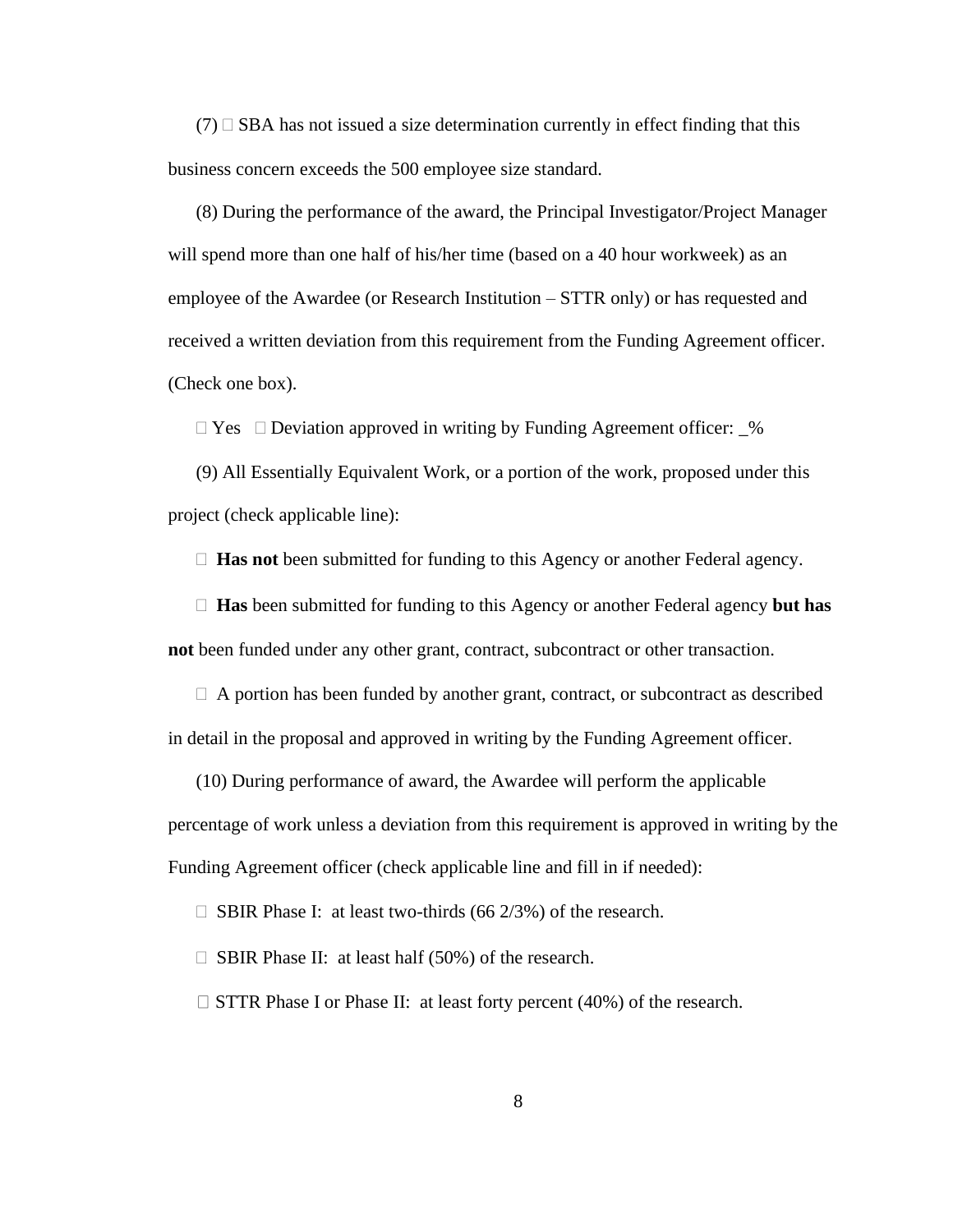$\Box$  Deviation approved in writing by the Funding Agreement officer (SBIR only):

 $\overline{\phantom{0}}^{06}$ 

(11) During performance of award, the R/R&D will be performed in the United States unless a deviation is approved in writing by the Funding Agreement officer (check one box).

 $\Box$  Yes  $\Box$  Waiver has been granted

 $(12)$  During performance of award, the R/R&D will be performed at the Awardee's facilities by the Awardee's employees, except as otherwise indicated in the SBIR/STTR application and approved in the Funding Agreement.

(13) The SBIR Awardee has registered itself on SBA's database as majority-owned by venture capital operating companies, hedge funds or private equity firms (check one box).

Yes No N/A Explain why N/A: \_\_\_\_\_\_\_\_\_\_\_\_\_\_\_\_\_\_\_\_\_\_\_\_\_\_

(14) The SBIR Awardee is a Covered Small Business Concern (a Small Business Concern that: (a) was not majority-owned by multiple venture capital operating companies (VCOCs), hedge funds, or private equity firms on the date on which it submitted an application in response to an SBIR solicitation; and (b) on the date of the SBIR award, which is made more than 9 months after the closing date of the solicitation, is majority-owned by multiple venture capital operating companies, hedge funds, or private equity firms). (Check one box).

 $\Box$ Yes  $\Box$ No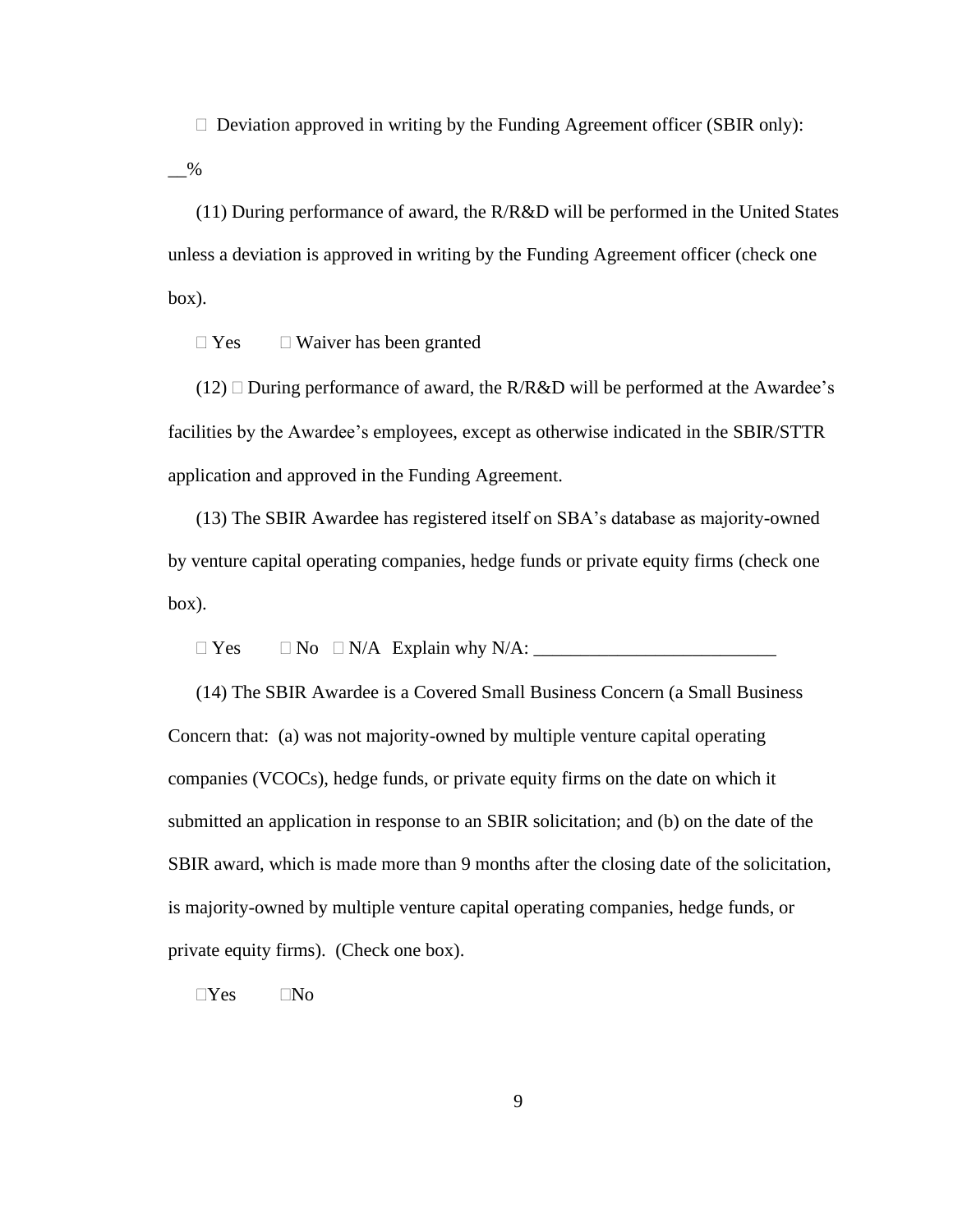$(15)$  I will notify this Agency immediately if all or a portion of the work authorized and funded under this award is subsequently funded by another Federal Agency.

(16) [*For STTR only*] The Small Business Concern, and not a partnering Research Institution, is exercising management direction and control of the performance of the STTR Funding Agreement.

 $\neg$ Yes  $\neg$ No

 $(17)$  I understand that the information submitted may be given to Federal, State, and local agencies for determining violations of law and other purposes.

 $(18)$   $\Box$  I am an <u>officer</u> of the business concern authorized to represent it and sign this certification on its behalf. By signing this certification, I am representing on my own behalf, and on behalf of the business concern that the information provided in this certification, the application, and all other information submitted in connection with this application, is true and correct as of the date of submission. I acknowledge that any intentional or negligent misrepresentation of the information contained in this certification may result in criminal, civil or administrative sanctions, including but not limited to: (1) fines, restitution and/or imprisonment under 18 U.S.C. 1001; (2) treble damages and civil penalties under the False Claims Act (31 U.S.C. 3729 et seq*.*); (3) double damages and civil penalties under the Program Fraud Civil Remedies Act (31 U.S.C. 3801 et seq.); (4) civil recovery of award funds, (5) suspension and/or debarment from all Federal procurement and nonprocurement transactions (FAR subpart 9.4 or 2 CFR part 180); and (6) other administrative penalties including termination of SBIR/STTR awards.

10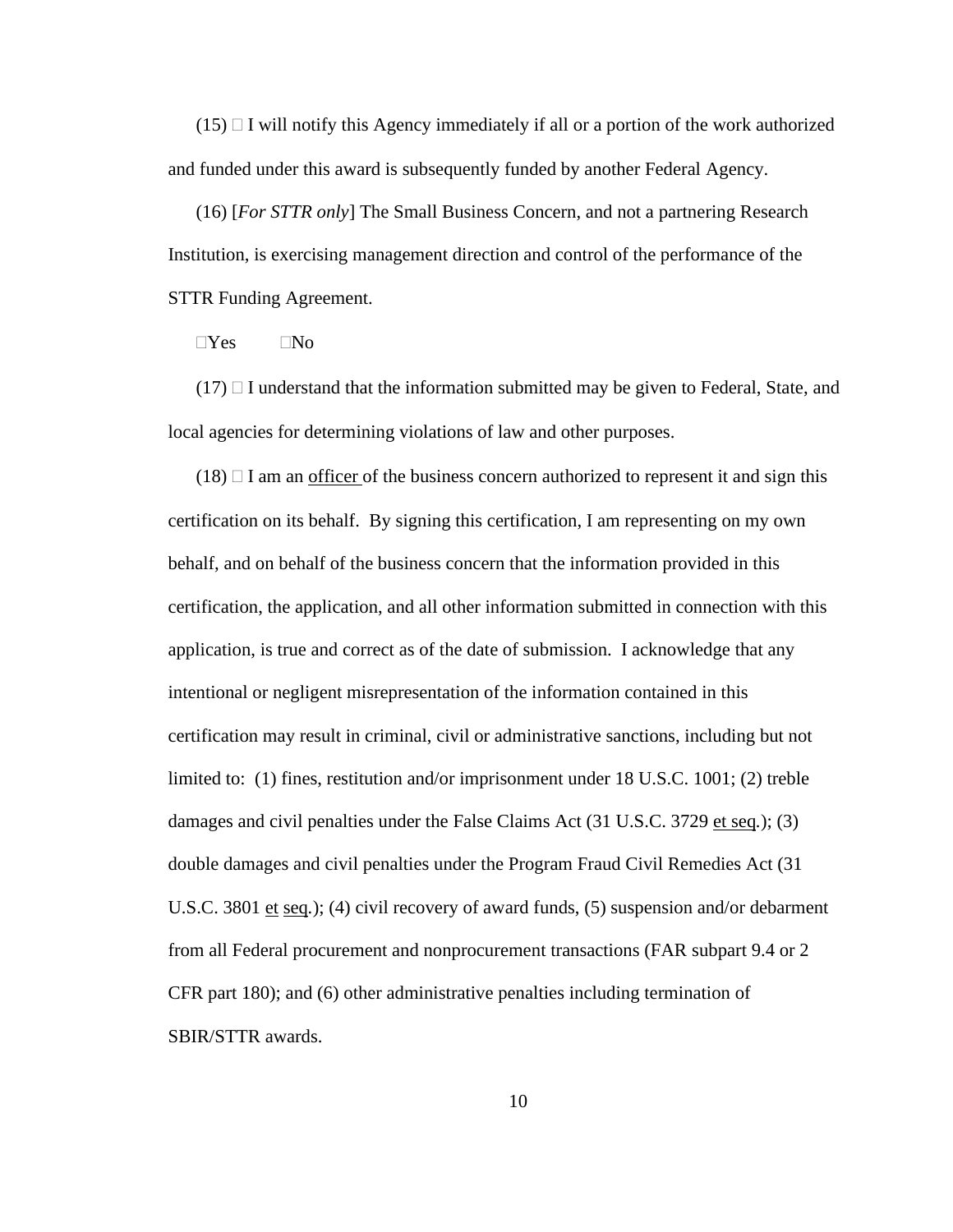| Signature                        | $Data$ / / |
|----------------------------------|------------|
| Print Name (First, Middle, Last) |            |
| Title                            |            |
| <b>Business Name</b>             |            |

(d) The agency must use the following certification during the life cycle of the Funding Agreement in accordance with subsection 8(j) of the SBIR/STTR Policy Directive and paragraph 2(b)(iii) of this Appendix and upon notification by SBA, must check www.SBIR.gov for updated certifications prepared by SBA:

#### SBIR/STTR Funding Agreement Certification – Life Cycle Certification

All SBIR/STTR Phase I and Phase II Awardees must complete this certification at all times set forth in the Funding Agreement (see  $\S$  8(j) of the SBIR/STTR Policy Directive). This includes checking all of the boxes (unless otherwise directed) and having an authorized officer of the Awardee sign and date the certification each time it is requested.

Please read carefully the following certification statements. The Federal Government relies on the information to ensure compliance with specific program requirements during the life of the Funding Agreement. The definitions for the terms used in this certification are set forth in the Small Business Act, the SBIR/STTR Policy Directive, and also any statutory and regulatory provisions referenced in those authorities.

If the Funding Agreement officer believes that the business is not meeting certain Funding Agreement requirements, the agency may request further clarification and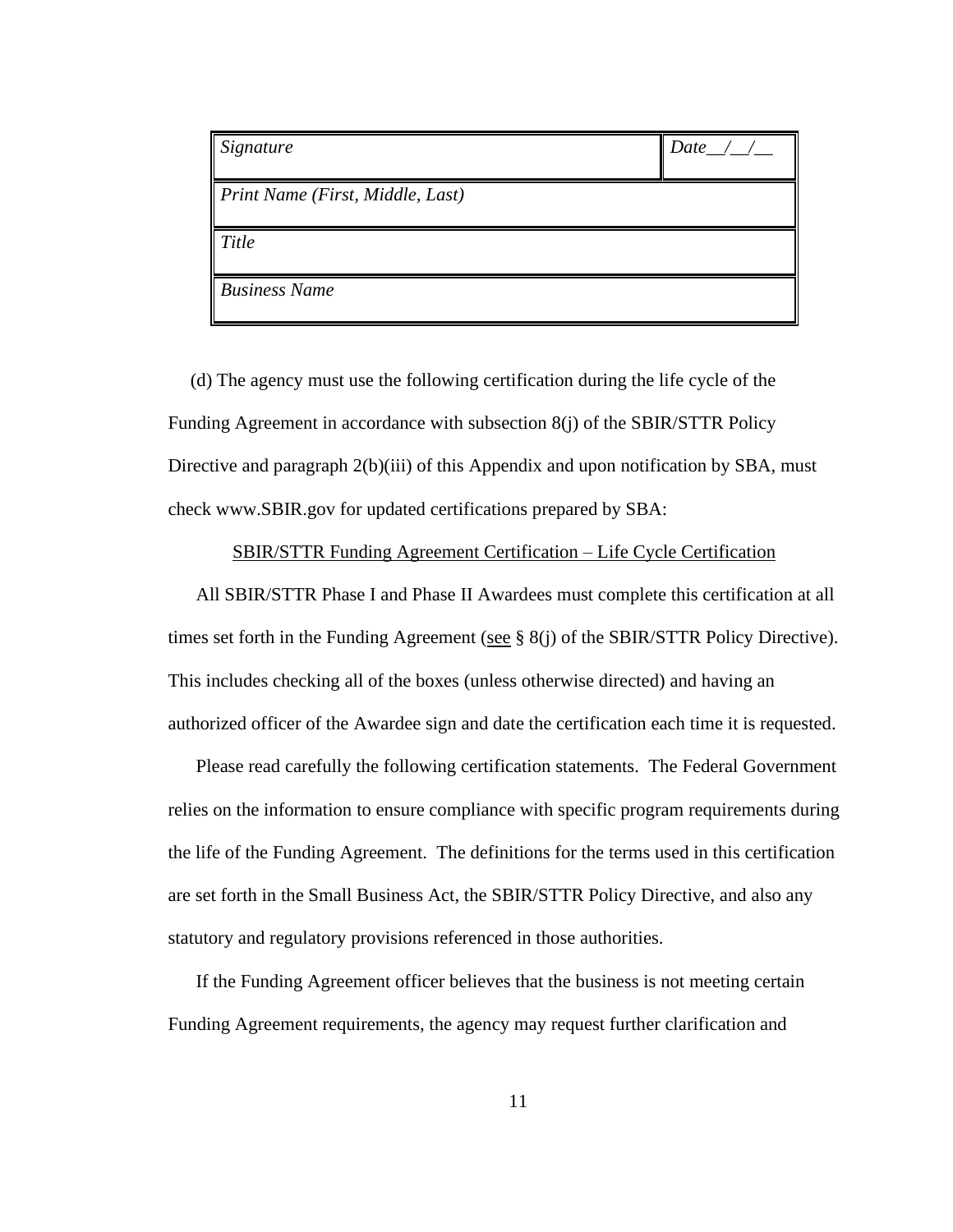supporting documentation in order to assist in the verification of any of the information provided.

Even if correct information has been included in other materials submitted to the Federal Government, any action taken with respect to this certification does not affect the Government's right to pursue criminal, civil or administrative remedies for incorrect or incomplete information given in the certification. Each person signing this certification may be prosecuted if they have provided false information.

The undersigned has reviewed, verified and certifies that (all boxes must be checked except where otherwise directed):

(1) The Principal Investigator/Project Manager spent more than one half of his/her time (based on a 40 hour workweek) as an employee of the Awardee (or Research Institution – STTR only) or the Awardee has requested and received a written deviation from this requirement from the Funding Agreement officer.

 $\Box$  Yes  $\Box$  No  $\Box$  Deviation approved in writing by Funding Agreement officer:  $\Box$ %

(2) All Essentially Equivalent Work, or a portion of the work, performed under this project (check the applicable line):

**Has not** been submitted for funding to this Agency or another Federal Agency.

 **Has** been submitted for funding to this Agency or another Federal agency **but has not** been funded under any other grant, contract, subcontract or other transaction.

 $\Box$  A portion has been funded by another grant, contract, or subcontract as described in detail in the proposal and approved in writing by the Funding Agreement officer.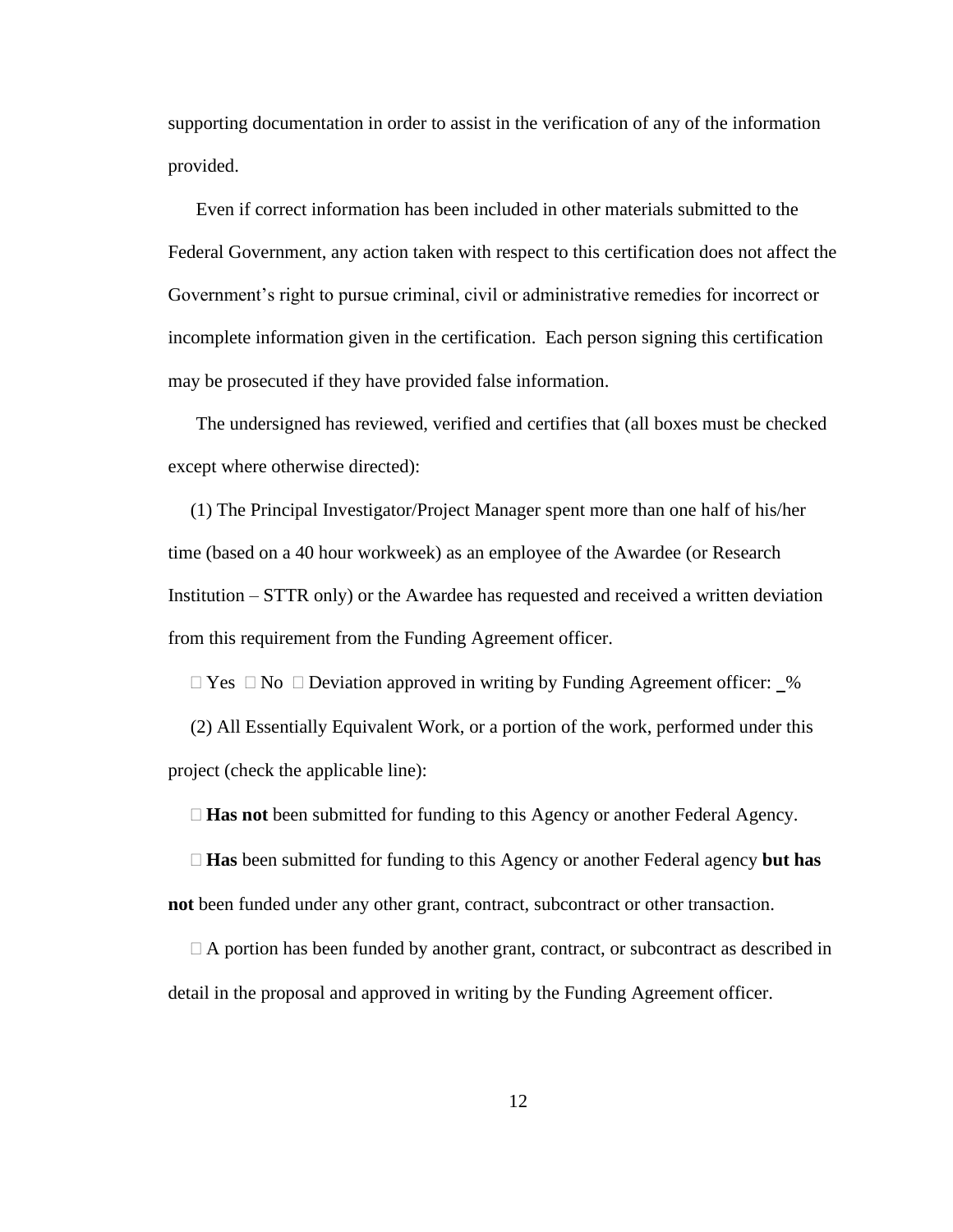(3) Upon completion of the award, the Awardee will have performed the applicable percentage of work, unless a deviation from this requirement is approved in writing by the Funding Agreement officer (check the applicable line and fill in if needed):

 $\Box$  SBIR Phase I: at least two-thirds (66 2/3%) of the research.

 $\square$  SBIR Phase II: at least half (50%) of the research.

 $\Box$  STTR Phase I or Phase II: at least forty percent (40%) of the research.

 $\Box$  Deviation approved in writing by the Funding Agreement officer (SBIR only):

 $\_\frac{9}{6}$ 

(4) The work is completed and the small business Awardee has performed the applicable percentage of work, unless a deviation from this requirement is approved in writing by the Funding Agreement officer (check the applicable line and fill in if needed):

 $\Box$  SBIR Phase I: at least two-thirds (66 2/3%) of the research.

 $\Box$  SBIR Phase II: at least half (50%) of the research.

 $\Box$  STTR Phase I or Phase II: at least forty percent (40%) of the research.

 $\Box$  Deviation approved in writing by the Funding Agreement officer:  $\Box$  %

 $\Box$  N/A because work is not completed

(5) [*For STTR only*] The Small Business Concern, and not a partnering Research Institution, is exercising management direction and control of the performance of the STTR Funding Agreement.

 $\neg$ Yes  $\neg$  No

(6) The R/R&D is performed in the United States unless a deviation is approved in writing by the Funding Agreement officer.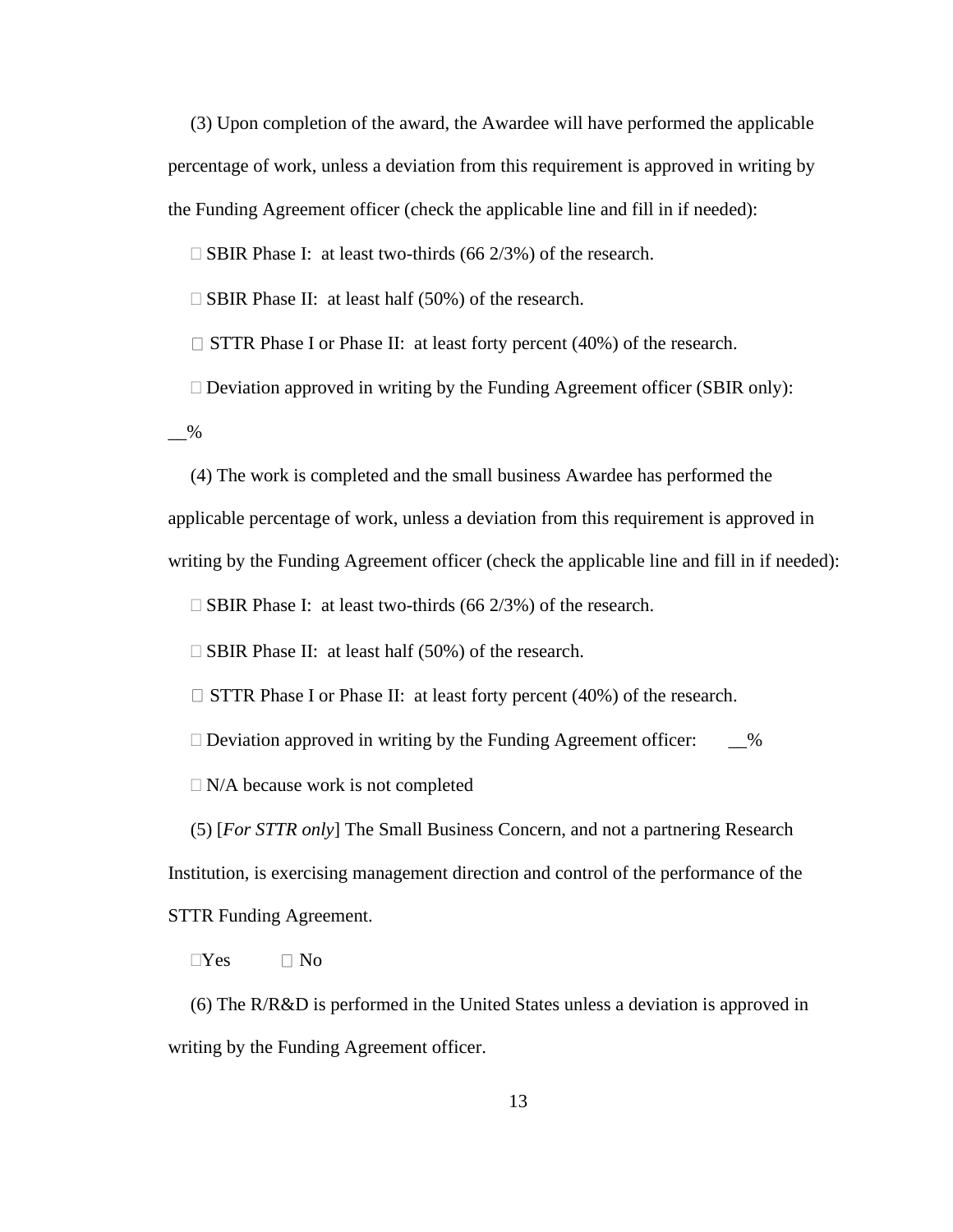#### $\Box$ Yes  $\Box$ No  $\Box$ Waiver has been granted

(7) The R/R&D is performed at the Awardee's facilities by the Awardee's employees, except as otherwise indicated in the SBIR/STTR application and approved in the Funding Agreement.

 $\Box$ Yes  $\Box$ No

 $(8)$  I will notify this Agency immediately if all or a portion of the work authorized and funded under this award is subsequently funded by another Federal Agency.

 $(9)$  I understand that the information submitted may be given to Federal, State, and local agencies for determining violations of law and other purposes.

 $(10)$   $\Box$  I am an officer of the Awardee business concern authorized to represent it and sign this certification on its behalf. By signing this certification, I am representing on my own behalf, and on behalf of the business concern, that the information provided in this certification, the application, and all other information submitted in connection with the award, is true and correct as of the date of submission. I acknowledge that any intentional or negligent misrepresentation of the information contained in this certification may result in criminal, civil or administrative sanctions, including but not limited to: (1) fines, restitution and/or imprisonment under 18 U.S.C. 1001; (2) treble damages and civil penalties under the False Claims Act (31 U.S.C. 3729 et seq.); (3) double damages and civil penalties under the Program Fraud Civil Remedies Act (31 U.S.C. 3801 et seq.); (4) civil recovery of award funds, (5) suspension and/or debarment from all Federal procurement and nonprocurement transactions (FAR subpart 9.4 or 2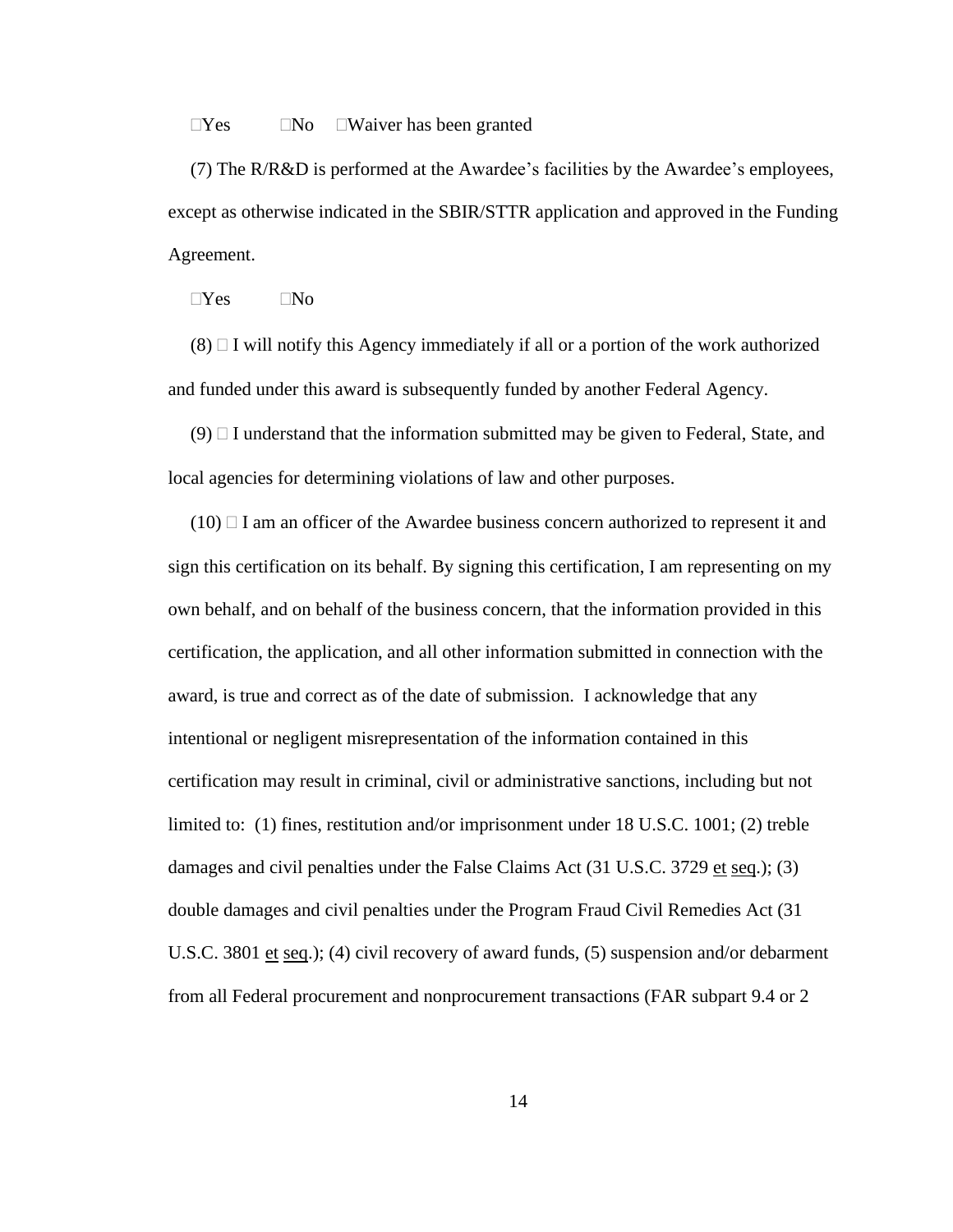CFR part 180); and (6) other administrative penalties including termination of SBIR/STTR awards.

| $\int$ Signature                 | Date $\_\angle$ |
|----------------------------------|-----------------|
| Print Name (First, Middle, Last) |                 |
| <b>Title</b>                     |                 |
| <b>Business Name</b>             |                 |

(e) [SBIR only] The agency must require any SBC that is majority-owned by multiple venture capital operating companies, hedge funds, or private equity firms to submit the following certification with its SBIR application:

#### Certification for SBIR Applicants that are Majority-Owned by Multiple Venture

Capital Operating Companies, Hedge Fund or Private Equity Firms

Any small business that is majority-owned by multiple venture operating companies (VCOCs), hedge funds, or private equity firms and is submitting an application for an SBIR Funding Agreement must complete this certification prior to submitting an application. This includes checking all of the boxes and having an authorized officer of the Applicant sign and date the certification each time it is requested.

Please read carefully the following certification statements. The Federal Government relies on the information to determine whether the business is eligible for a Small Business Innovation Research (SBIR) program award and meets the specific program requirements during the life of the Funding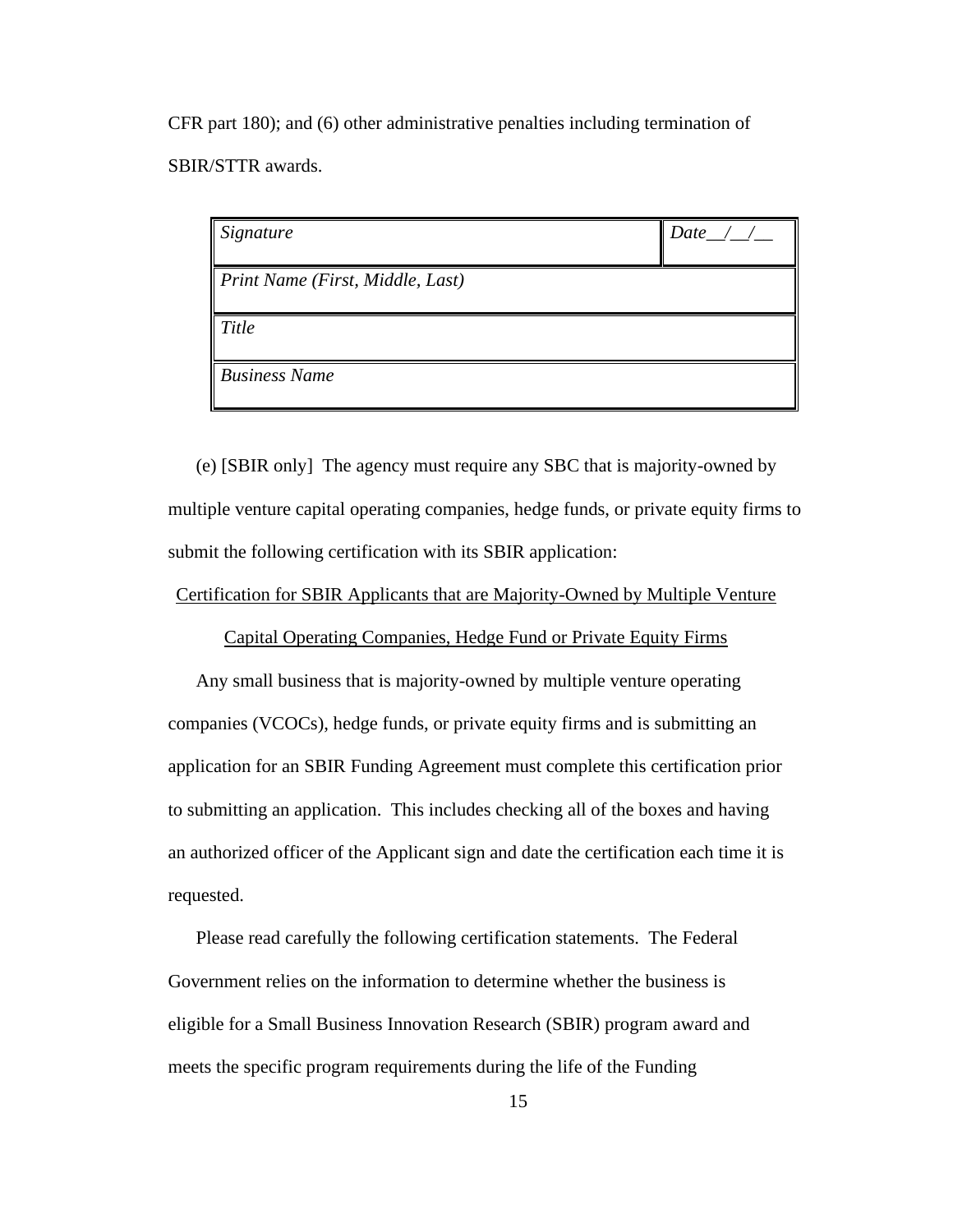Agreement. The definitions for the terms used in this certification are set forth in the Small Business Act, SBA regulations (13 CFR part 121), the SBIR/STTR Policy Directive and also any statutory and regulatory provisions referenced in those authorities.

If the Funding Agreement officer believes that the business may not meet certain eligibility requirements at the time of award, he/she is required to file a size protest with the U.S. Small Business Administration (SBA), which will determine eligibility. At that time, SBA will request further clarification and supporting documentation in order to assist in the verification of any of the information provided as part of a protest. If the Funding Agreement officer believes, after award, that the business is not meeting certain Funding Agreement requirements, the agency may request further clarification and supporting documentation in order to assist in the verification of any of the information provided.

Even if correct information has been included in other materials submitted to the Federal Government, any action taken with respect to this certification does not affect the Government's right to pursue criminal, civil or administrative remedies for incorrect or incomplete information given in the certification. Each person signing this certification may be prosecuted if they have provided false information.

The undersigned has reviewed, verified and certifies that (all boxes must be checked):

(1)  $\Box$  The Applicant is NOT more than 50% owned by a single VCOC, hedge

16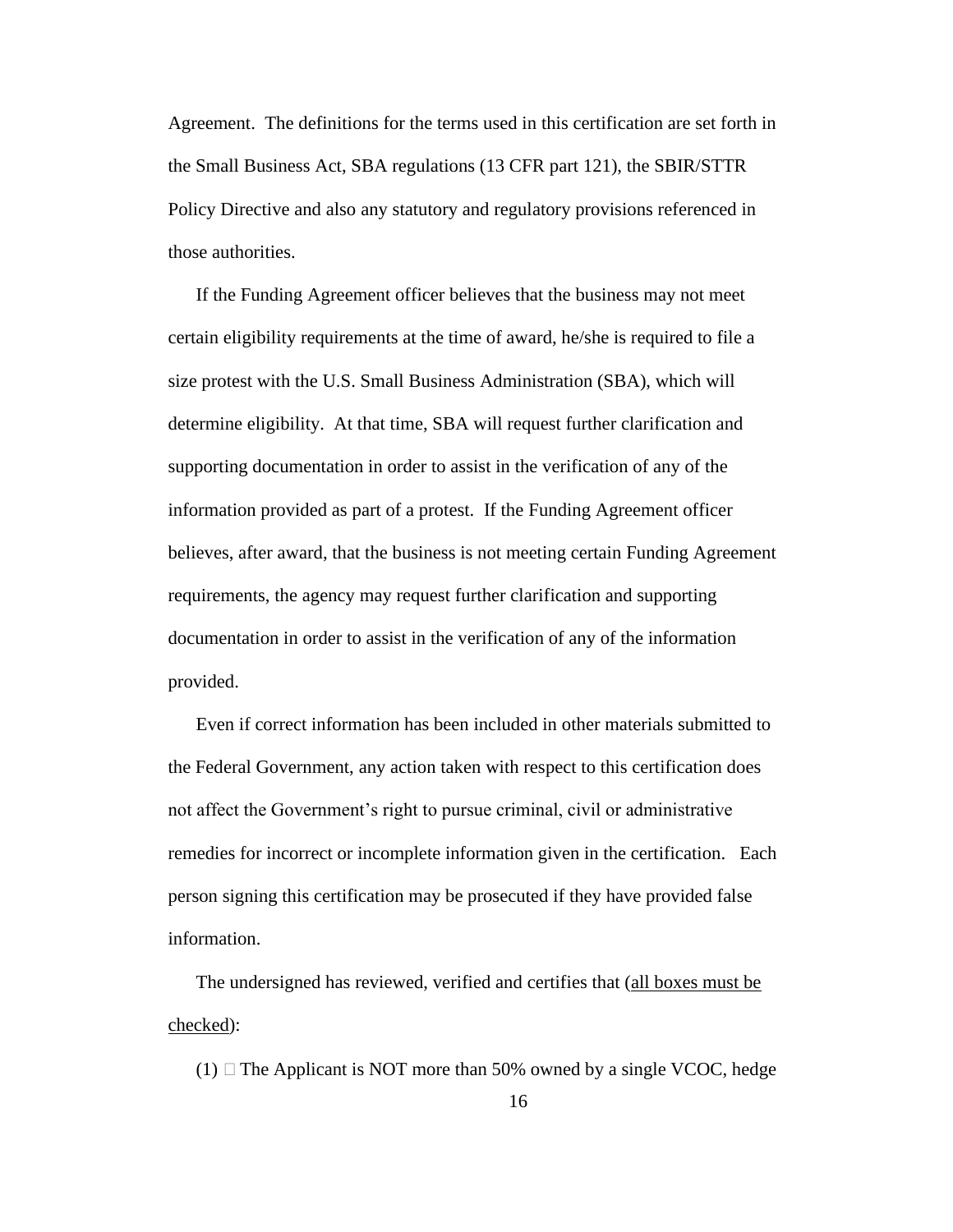fund, or private equity firm.

 $(2)$   $\Box$  The Applicant is more than 50% owned by multiple domestic business concerns that are VCOCs, hedge funds, or private equity firms.

(3)  $\Box$  I have registered with SBA at www.SBIR.gov as a business that is majority-owned by multiple VCOCs, hedge funds or private equity firms.

 $(4)$   $\Box$  I understand that the information submitted may be given to Federal, State, and local agencies for determining violations of law and other purposes.

 $(5)$   $\Box$  All the statements and information provided in this form and any documents submitted are true, accurate, and complete. If assistance was obtained in completing this form and the supporting documentation, I have personally reviewed the information and it is true and accurate. I understand that, in general, these statements are made for the purpose of determining eligibility for an SBIR Funding Agreement and continuing eligibility.

 $(6)$  I understand that the certifications in this document are continuing in nature. Each SBIR Funding Agreement for which the small business submits an offer or application or receives an award constitutes a restatement and reaffirmation of these certifications.

 $(7)$  I understand that I may not misrepresent status as small business to: 1) obtain a contract under the Act; or 2) obtain any benefit under a provision of Federal law that references the SBIR program.

 $(8)$   $\Box$  I am an <u>officer</u> of the business concern authorized to represent it and sign this certification on its behalf. By signing this certification, I am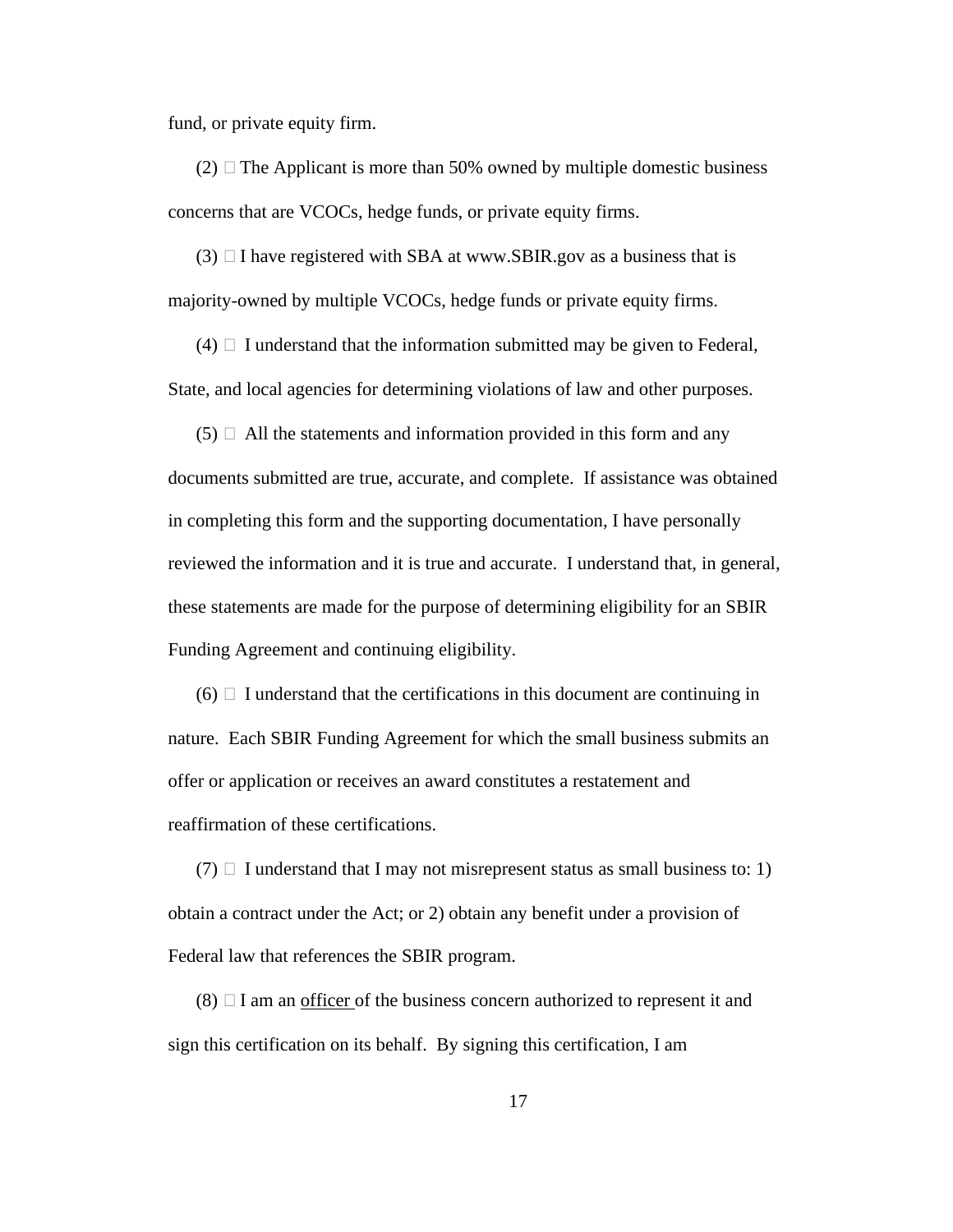representing on my own behalf, and on behalf of the SBIR Applicant or Awardee, that the information provided in this certification, the application, and all other information submitted in connection with this application, is true and correct as of the date of submission. I acknowledge that any intentional or negligent misrepresentation of the information contained in this certification may result in criminal, civil or administrative sanctions, including but not limited to: (1) fines, restitution and/or imprisonment under 18 U.S.C. 1001; (2) treble damages and civil penalties under the False Claims Act (31 U.S.C. 3729 et seq*.*); (3) double damages and civil penalties under the Program Fraud Civil Remedies Act (31 U.S.C. 3801 et seq*.*); (4) civil recovery of award funds, (5) suspension and/or debarment from all Federal procurement and nonprocurement transactions (FAR subpart 9.4 or 2 CFR part 180); and (6) other administrative penalties including termination of SBIR/STTR awards.

| $\mid$ Signature                             | $Data\_ / /$ |
|----------------------------------------------|--------------|
| $\parallel$ Print Name (First, Middle, Last) |              |
| Title                                        |              |
| <b>Business Name</b>                         |              |

§ 3. Proposal Preparation Instructions and Requirements. The purpose of this section is to inform the Applicant on what to include in the proposal and to set forth limits on what may be included. It should also provide guidance to assist Applicants, particularly those that may not have previous Government experience, in improving the quality and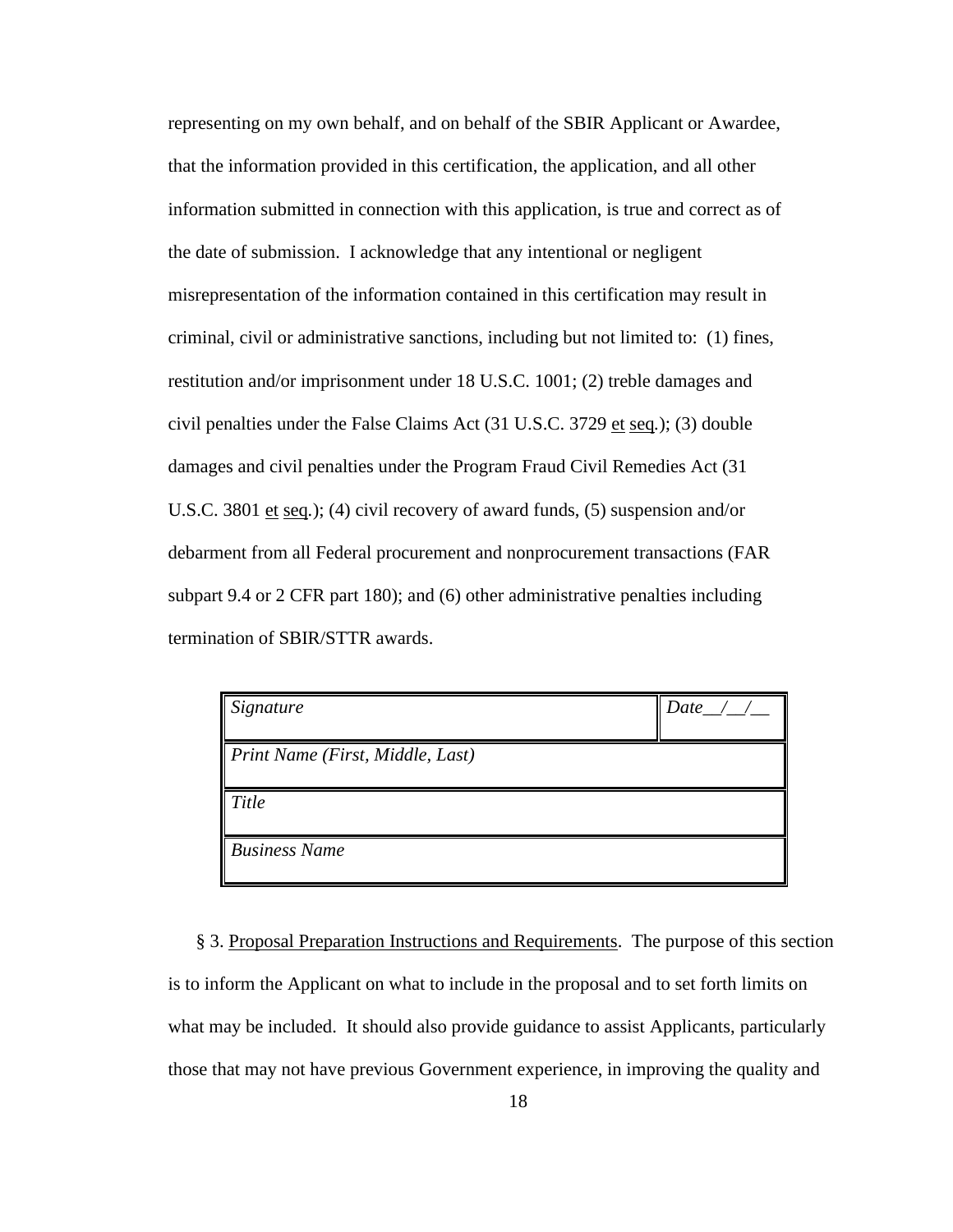acceptance of proposals.

(a) Limitations on Length of Proposal. Include at least the following information:

(1) SBIR/STTR Phase I proposals must not exceed a total of 25 pages, including cover page, budget, and all enclosures or attachments, unless stated otherwise in the agency solicitation. Pages should be of standard size  $(8\frac{1}{2}$ " x  $11$ "; 21.6 cm x 27.9 cm) and should conform to the standard formatting instructions. Margins should be 2.5 cm and type at least 10 point font.

(2) A notice that no additional attachments, appendices, or references beyond the 25-page limitation shall be considered in proposal evaluation (unless specifically solicited by an agency) and that proposals in excess of the page limitation shall not be considered for review or award.

- (b) Proposal Cover Sheet. Every Applicant is required to provide a copy of its registration information printed from the Company Registry unless the information can be transmitted automatically to SBIR/STTR Participating Agencies. Every Applicant must also include at least the following information on the first page of proposals. Items 8 and 9 are for statistical purposes only.
	- (1) Agency and Program Solicitation Number or Year.
	- (2) Topic Number or Letter.
	- (3) Subtopic Number or Letter.
	- (4) Topic Area.
	- (5) Project Title.
	- (6) Name and Complete Address of SBC.
	- (7) Disclosure permission (by statement or checkbox), such as follows, must be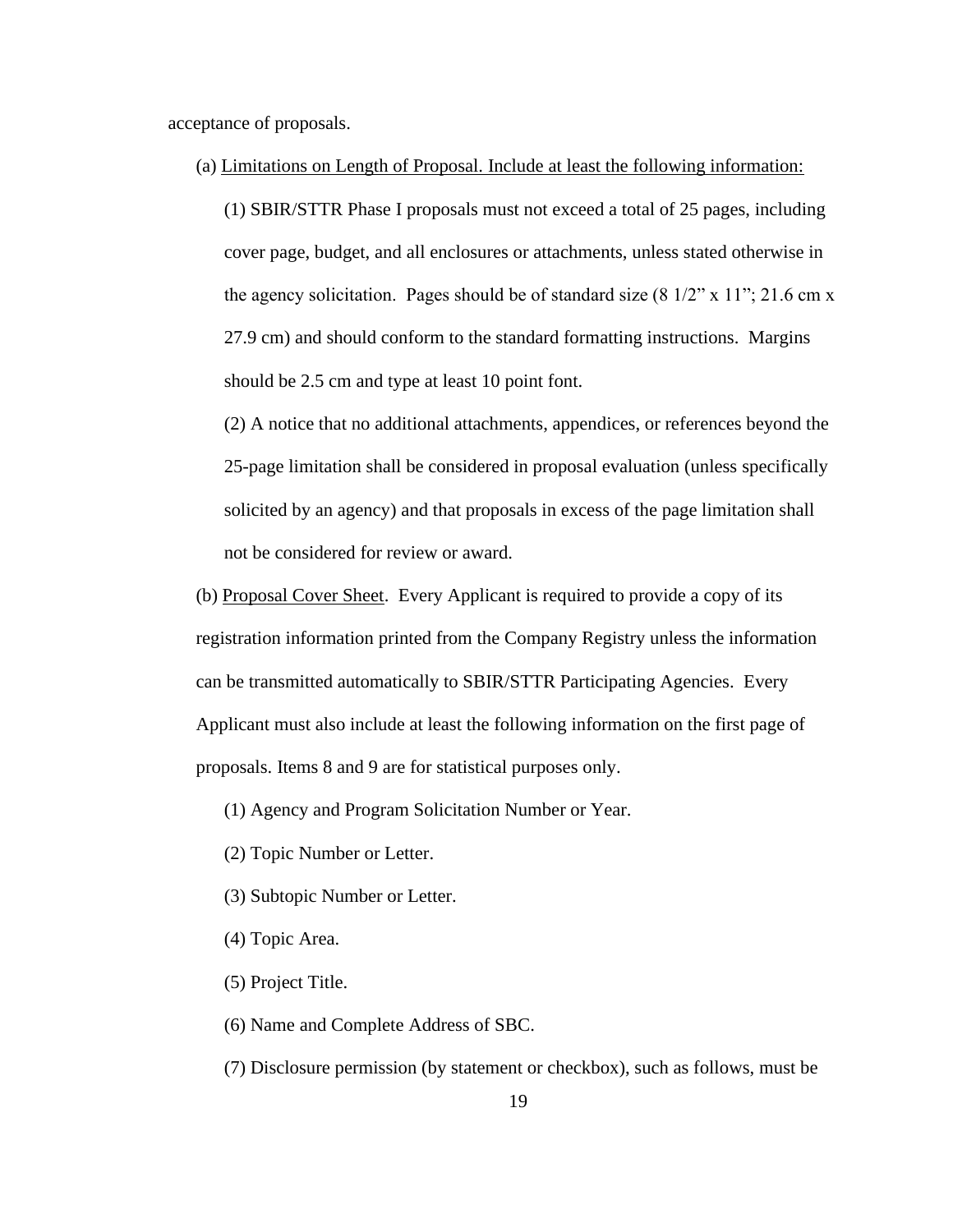included at the discretion of the funding agency:

"Will you permit the Federal Government to disclose the name, address, and telephone number of the corporate official of your concern, if your proposal does not result in an award, to appropriate local and State-level economic development organizations that may be interested in contacting you for further information?  $\Box$  Yes  $\Box$  No"

(8) Signature of a company official of the proposing Small Business Concern and that individual's typed name, title, address, telephone number, and date of signature.

(9) Signature of Principal Investigator or Project Manager within the proposing Small Business Concern and that individual's typed name, title, address, telephone number, and date of signature.

(10) Legend for proprietary information as described in the "Considerations" section of this Program Solicitation if appropriate. This may also be noted by asterisks in the margins on proposal pages.

#### (c) Data Collection Requirement

(1) Each Phase I and Phase II Applicant is required to provide information for SBA's database (www.SBIR.gov). The following are examples of the data to be entered by Applicants into the database:

(i) Any business concern or subsidiary established for the commercial application of a product or service for which an SBIR or STTR award is made.

(ii) Revenue from the sale of new products or services resulting from the research conducted under each Phase II award;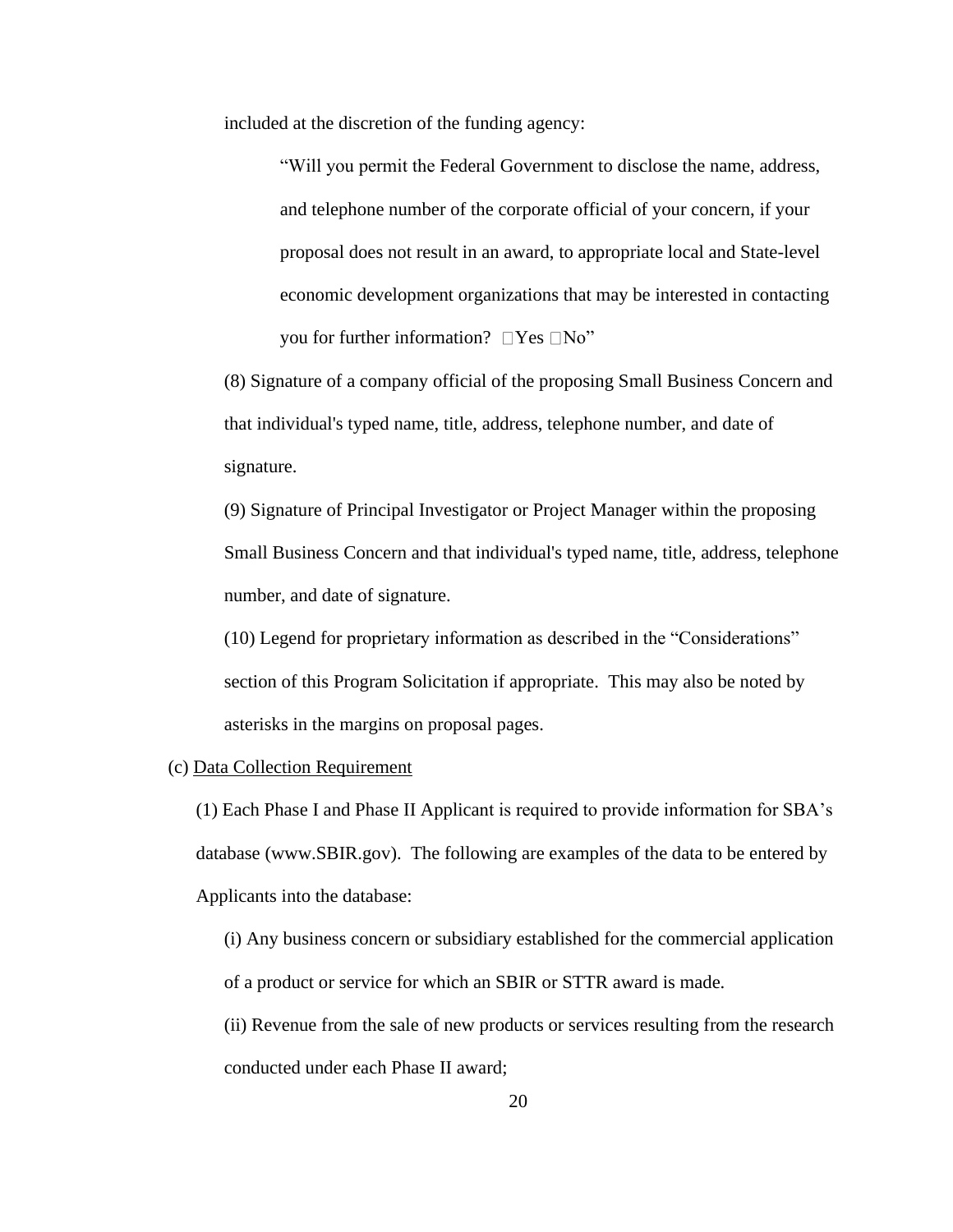(iii) Additional investment from any source, other than Phase I or Phase II awards, to further the research and development conducted under each Phase II award.

(iv) Update the information in the database for any prior Phase II award received by the SBC. The SBC may apportion sales or additional investment information relating to more than one Phase II award among those awards, if it notes the apportionment for each award.

(2) Each Phase II Awardee is required to update the appropriate information on the award in the database upon completion of the last deliverable under the Funding Agreement and is requested to voluntarily update the information in the database annually thereafter for a minimum period of 5 years.

(d) Abstract or Summary. Applicants will be required to include a one-page project summary of the proposed  $R/R&D$  including at least the following:

(1) Name and complete address of SBC.

(2) Name and title of Principal Investigator/Project Manager.

(3) Participating Agency name, Program Solicitation number, and Program

Solicitation topic and subtopic.

(4) Title of project.

(5) Technical abstract limited to two hundred words.

(6) Summary of the anticipated results and implications of the approach (both Phases I and II) and the potential commercial applications of the research.

(e) Technical Content. SBIR or STTR Program Solicitations must require, as a minimum, the following to be included in proposals submitted thereunder: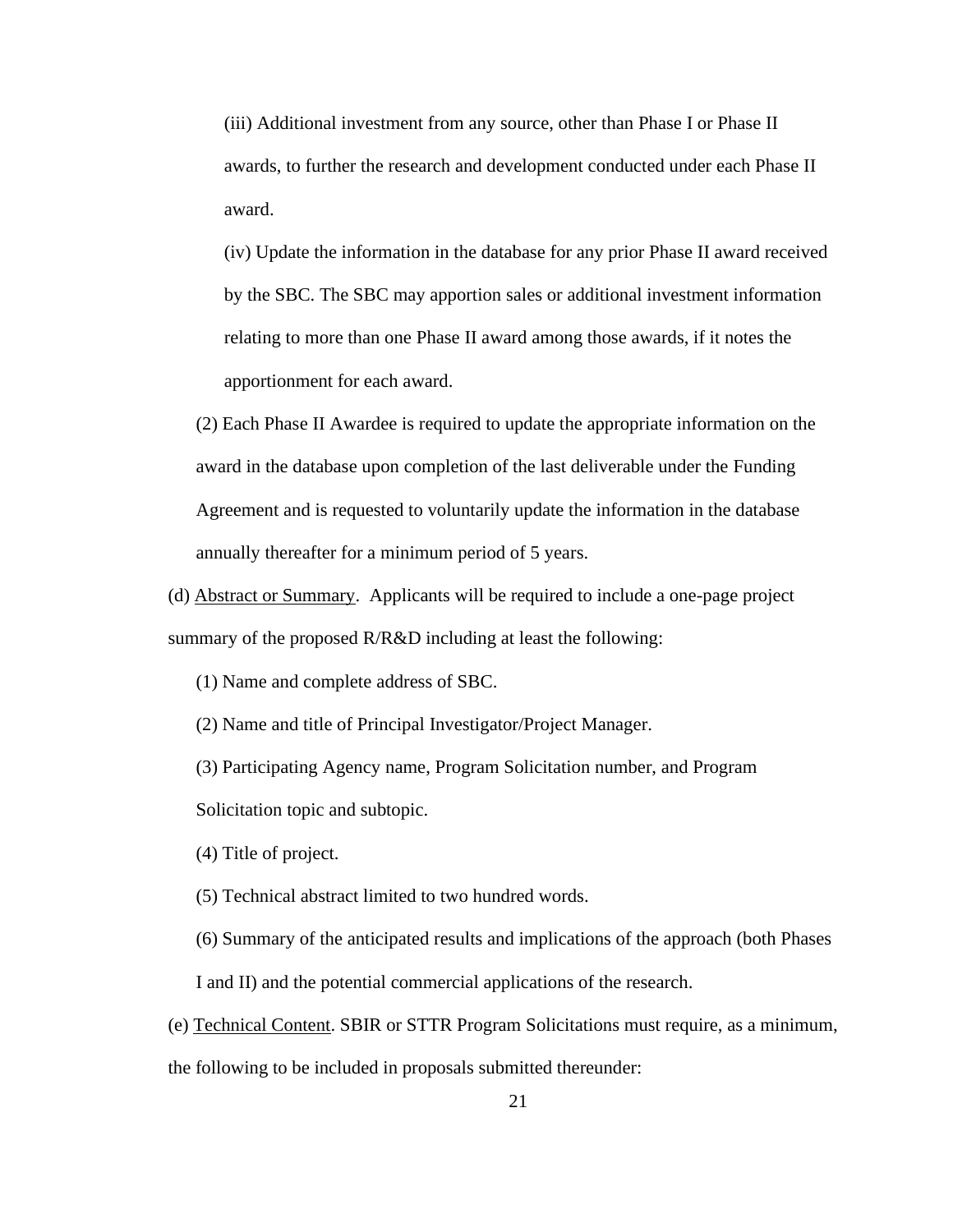(1) Identification and Significance of the Problem or Opportunity. A clear statement of the specific technical problem or opportunity addressed.

(2) Phase I Technical Objectives. State the specific objectives of the Phase I research and development effort, including the technical questions it will try to answer to determine the feasibility of the proposed approach.

(3) Phase I Work Plan. Include a detailed description of the Phase I R/R&D plan. The plan should indicate what will be done, where it will be done, and how the R/R&D will be carried out. Phase I R/R&D should address the objectives and the questions cited in  $(e)(2)$  immediately above. The methods planned to achieve each objective or task should be discussed in detail.

(4) Related  $R/R&D$ . Describe significant  $R/R&D$  that is directly related to the proposal, including any conducted by the Principal Investigator/Project Manager or by the proposing SBC. Describe how it relates to the proposed effort, and any planned coordination with outside sources. The Applicant must persuade reviewers of his or her awareness of key, recent R/R&D conducted by others in the specific topic area.

(5) Key Individuals and Bibliography of Directly Related Work. Identify Key Individuals involved in Phase I including their directly-related education, experience, and bibliographic information. Where vitae are extensive, summaries that focus on the most relevant experience or publications are desired and may be necessary to meet proposal size limitation.

(6) Relationship with Future R/R&D.

(i) State the anticipated results of the proposed approach if the project is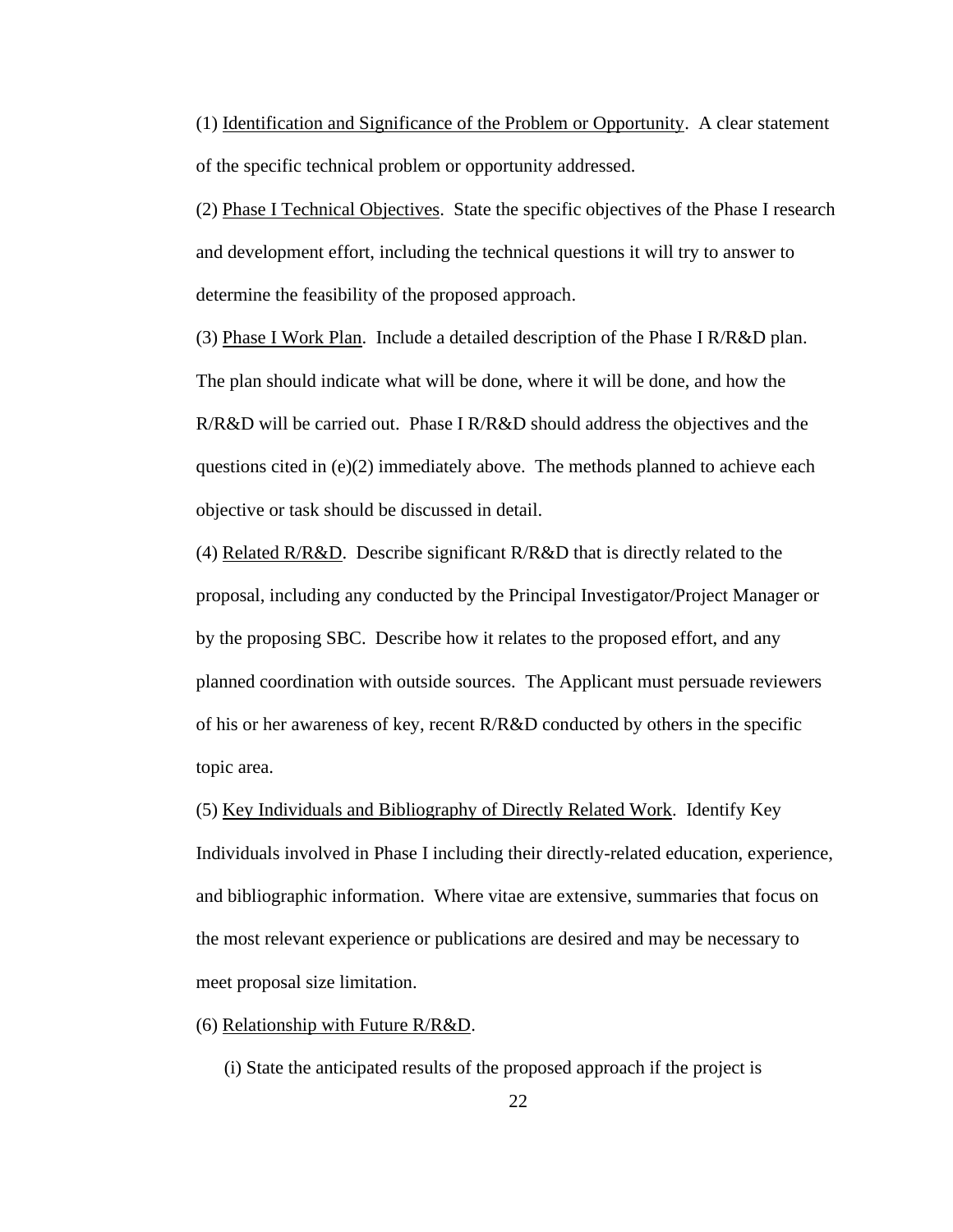successful (Phase I and II).

(ii) Discuss the significance of the Phase I effort in providing a foundation for the Phase II R/R&D effort.

(7) Facilities. A detailed description, availability and location of instrumentation and physical facilities proposed for Phase I should be provided.

(8) Consultants. Involvement of consultants in the planning and research stages of the project is permitted. If such involvement is intended, it should be described in detail.

(9) Potential Post Applications. Briefly describe:

(i) Whether and by what means the proposed project appears to have potential commercial application.

(ii) Whether and by what means the proposed project appears to have potential use by the Federal Government.

(10) Similar Proposals or Awards. WARNING—While it is permissible with proposal notification to submit identical proposals or proposals containing a significant amount of Essentially Equivalent Work for consideration under numerous Federal Agency Program Solicitations, it is unlawful to enter into Funding Agreements requiring Essentially Equivalent Work. If there is any question concerning this, it must be disclosed to the soliciting agency or agencies before award. If an Applicant elects to submit identical proposals or proposals containing a significant amount of Essentially Equivalent Work under other Federal Agency Program Solicitations, a statement must be included in each such proposal indicating:

(i) The name and address of the Federal Agencies to which proposals were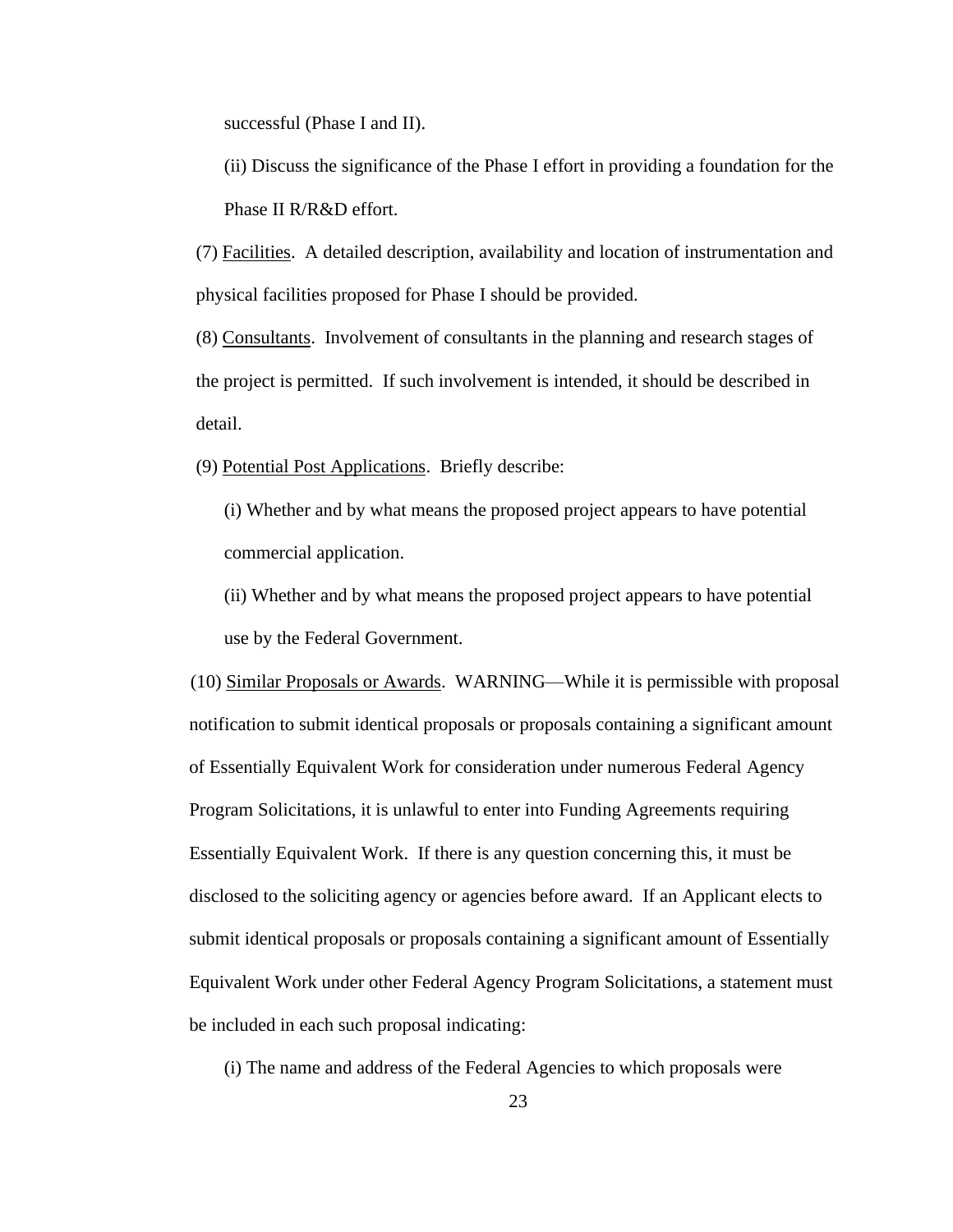submitted or from which awards were received.

(ii) Date of proposal submission or date of award.

(iii) Title, number, and date of Program Solicitations under which proposals were submitted or awards received.

(iv) The specific applicable research topics for each proposal submitted or award received.

(v) Titles of research projects.

(vi) Name and title of Principal Investigator/Project Manager for each proposal submitted or award received.

(11) Prior SBIR Phase II Awards. If the SBC has received more than 15 Phase II awards in the prior 5 fiscal years, the SBC must submit in its Phase I proposal: name of the awarding agency; date of award; Funding Agreement number; amount of award; topic or subtopic title; follow-on agreement amount; source and date of commitment; and current Commercialization status for each Phase II award. (This required proposal information will not be counted toward the proposal pages limitation.)

(f) Cost Breakdown/Proposed Budget. The solicitation will require the submission of simplified cost or budget data.

§ 4. Method of Selection and Evaluation Criteria.

(a) Standard Statement. Essentially, the following statement must be included in all SBIR or STTR Program Solicitations:

"All Phase I and II proposals will be evaluated and judged on a competitive basis. Proposals will be initially screened to determine responsiveness. Proposals passing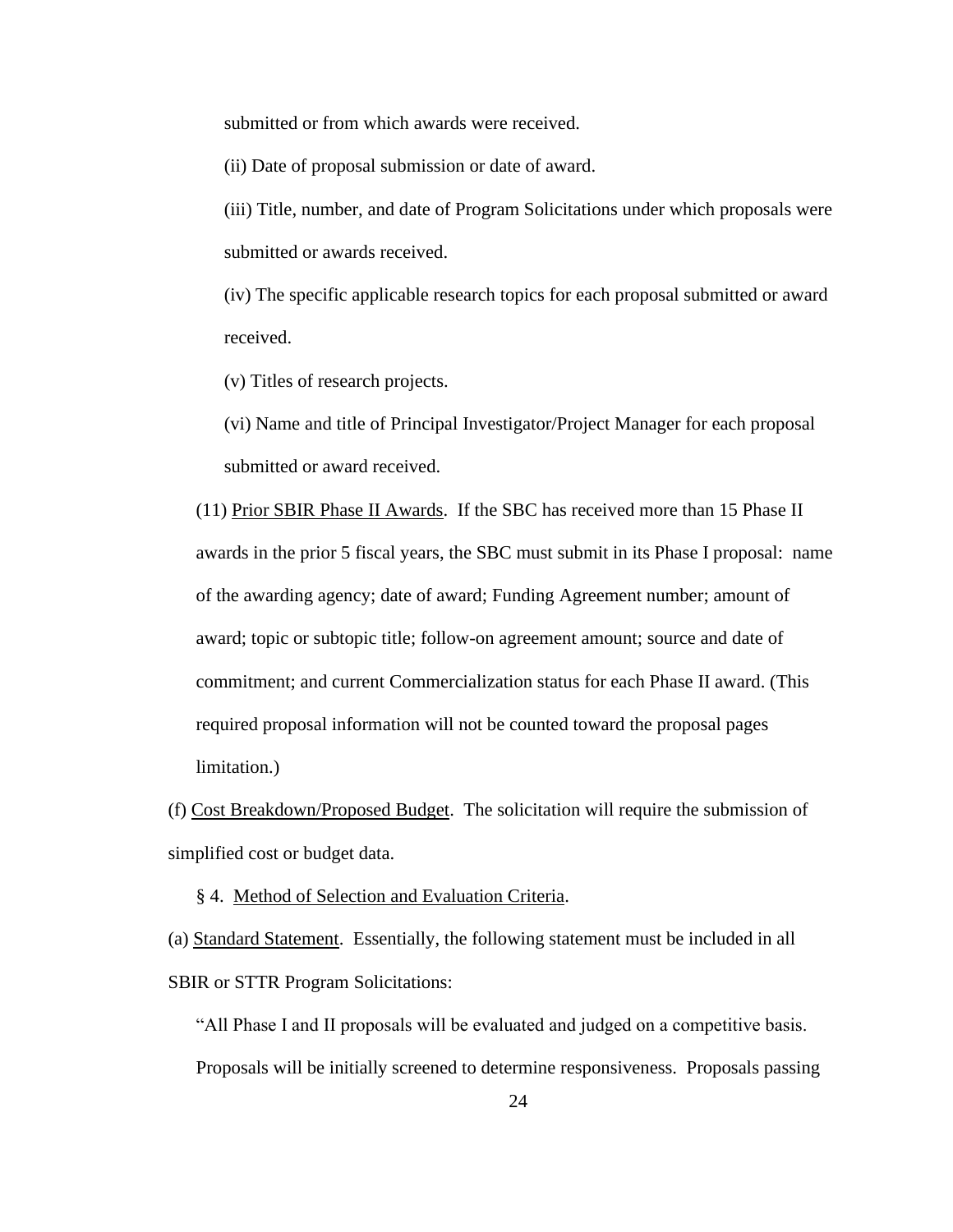this initial screening will be technically evaluated by engineers or scientists to determine the most promising technical and scientific approaches. Each proposal will be judged on its own merit. The Federal Agency is under no obligation to fund any proposal or any specific number of proposals in a given topic. It also may elect to fund several or none of the proposed approaches to the same topic or subtopic."

(b) Evaluation Criteria.

(1) The SBIR/STTR Participating Agency must develop a standardized method in its evaluation process that will consider, at a minimum, the following factors:

(i) The technical approach and the anticipated agency and commercial benefits that may be derived from the research.

(ii) The adequacy of the proposed effort, and its relationship to the fulfillment of requirements of the research topic or subtopics.

(iii) The soundness and technical merit of the proposed approach and its incremental progress toward topic or subtopic solution.

(iv) Qualifications of the proposed Principal Investigators/Project Managers, supporting staff, and consultants.

(v) Evaluations of proposals require, among other things, consideration of a proposal's commercial potential as evidenced by:

(A) the SBC's record of commercializing SBIR or other research,

(B) the existence of Phase II funding commitments from private sector or non-SBIR funding sources,

(C) the existence of Phase III follow-on commitments for the subject of the research, and,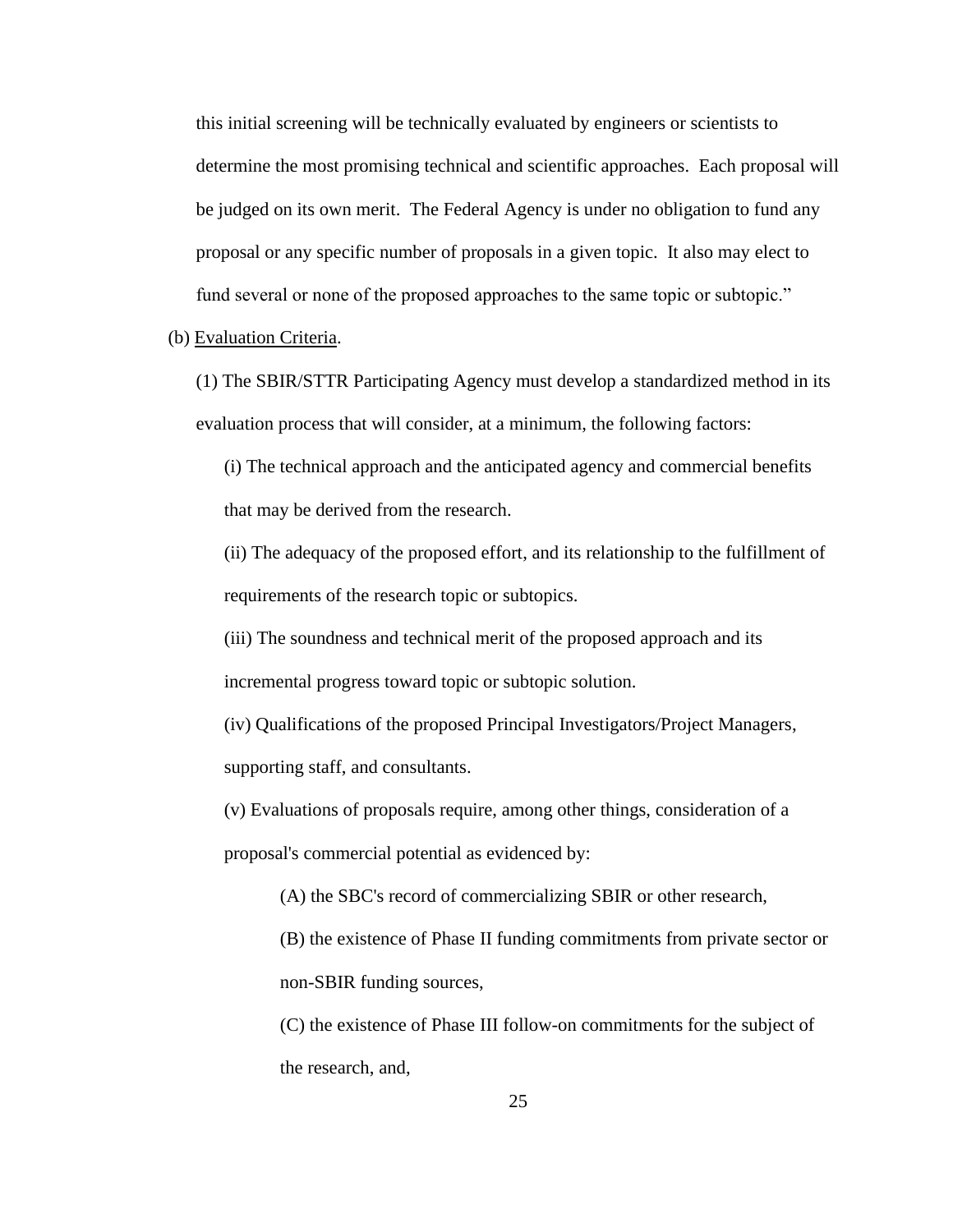(D) the presence of other indicators of the commercial potential of the idea.

 $(2)$  The factors in  $(b)(1)$  above and other appropriate evaluation criteria, if any, must be specified in the "Method of Selection" section of SBIR Program Solicitations.

(c) Peer Review. The Program Solicitation must indicate if the SBIR/STTR Participating Agency contemplates that as a part of the SBIR/STTR proposal evaluation, it will use external peer review.

(d) Release of Proposal Review Information. After final award decisions have been announced, the technical evaluations of the Applicant's proposal may be provided to the Applicant. The identity of the reviewer must not be disclosed.

§ 5. Considerations. This section must include, as a minimum, the following information:

(a) Awards. Indicate the estimated number and type of awards anticipated under the particular SBIR/STTR Program Solicitation in question, including:

(1) Approximate number of Phase I awards expected to be made.

(2) Type of Funding Agreement, that is, contract, grant, or cooperative agreement.

(3) Whether fee or profit will be allowed.

(4) Cost basis of Funding Agreement, for example, fixed-price, cost reimbursement, or cost-plus-fixed fee.

(5) Information on the approximate average dollar value of awards for Phase I and Phase II.

(b) Reports. Describe the frequency and nature of reports that will be required under Phase I Funding Agreements. Interim reports should be brief letter reports.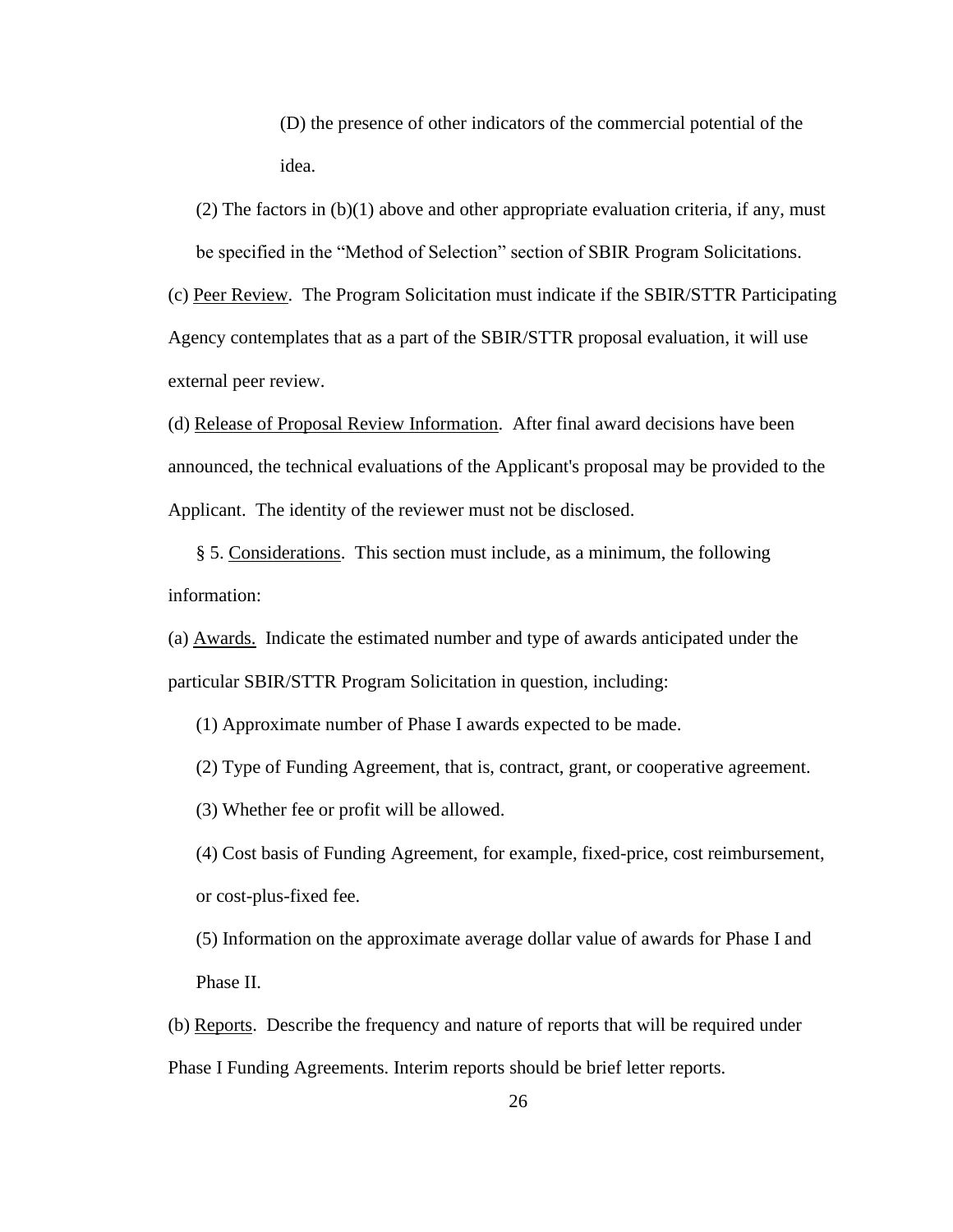(c) Payment Schedule. Specify the method and frequency of progress and final payment under Phase I and II Funding Agreements.

(d) Innovations, SBIR/STTR Data Rights, Inventions and Patents.

(1) Proprietary Information in Proposals. The following statement must be included in all SBIR/STTR Program Solicitations:

"Information contained in unsuccessful proposals will remain the property of the

Applicant. The Federal Government may, however, retain copies of all proposals.

Public release of information in any proposal submitted will be subject to existing

statutory and regulatory requirements. If proprietary information is provided by an

Applicant in a proposal, which constitutes a trade secret, commercial or financial

information, , it will be treated in confidence, to the extent permitted by law, provided

that the proposal is clearly marked by the Applicant as follows:

(A) The following legend must appear on the title page of the proposal:

This proposal contains information that shall not be disclosed outside the Federal Government and shall not be duplicated, used, or disclosed in whole or in part for any purpose other than evaluation of this proposal, unless authorized by law The Government shall have the right to duplicate, use, or disclose the data to the extent provided in the resulting contract if award is made as a result of the submission of this proposal. . . The information subject to these restrictions are contained on all pages of the proposal except for pages [*insert page numbers or other identification of pages that contain no restricted information.]*

(End of Legend); and

(B) The following legend must appear on each page of the proposal that contains

information the Applicant wishes to protect:

Use or disclosure of information contained on this sheet is subject to the

restriction on the title page of this proposal.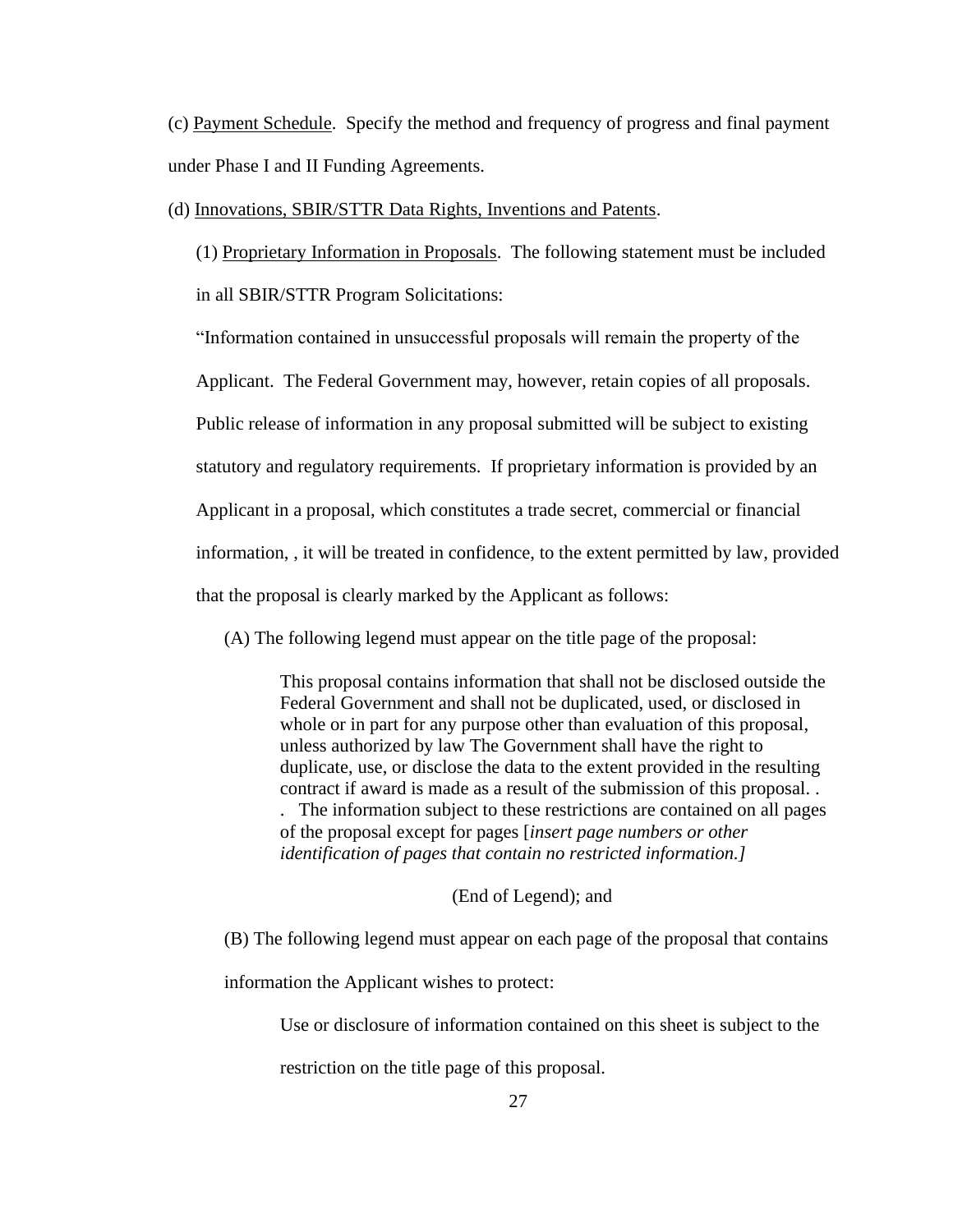(2) Alternative To Minimize Proprietary Information. Agencies may elect to instruct Applicants to limit proprietary information to only that absolutely essential to their proposal.

(3) SBIR/STTR Data Rights Clause. Participating Agencies must include a clause in their SBIR and STTR Program Solicitations and resulting Funding Agreements that reflects the following necessary elements:

#### SBIR/STTR Data Rights Clause

(a) Definitions.

(1) Computer Software. Computer programs, source code, source code listings, object code listings, design details, algorithms, processes, flow charts, formulae, and related material that would enable the software to be reproduced, recreated, or recompiled. Computer Software does not include Computer Databases or Computer Software Documentation.

(2) Data. All recorded information, regardless of the form or method of recording or the media on which it may be recorded. The term does not include information incidental to contract or grant administration, such as financial, administrative, cost or pricing or management information.

(3) Form, Fit, and Function Data. Data relating to items, components, or processes that are sufficient to enable physical and functional interchangeability, and data identifying source, size, configuration, mating and attachment characteristics, functional characteristics, and performance requirements. For Computer Software it means data identifying source, functional characteristics, and performance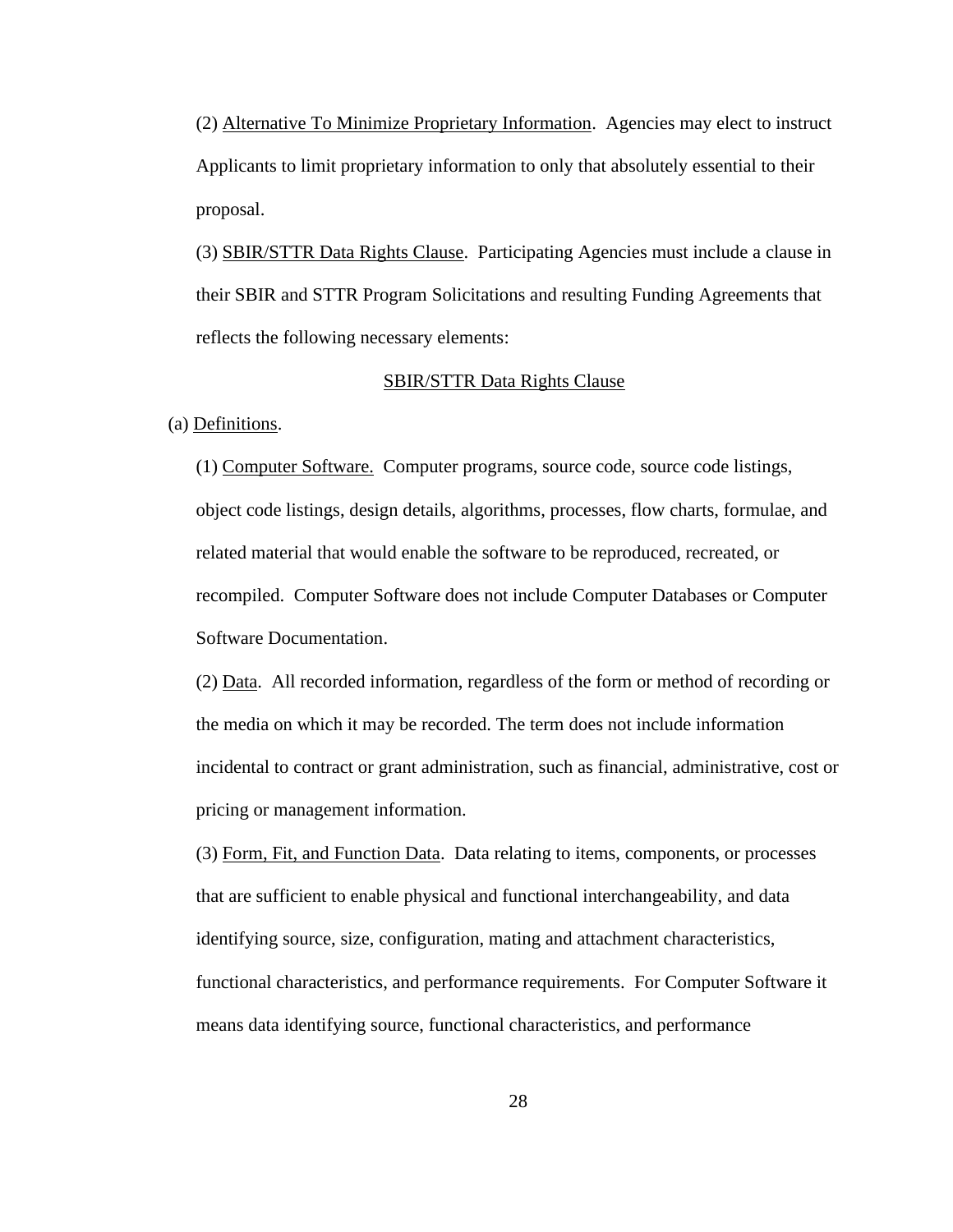requirements, but specifically excludes the source code, algorithms, processes, formulas, and flow charts of the software.

(4) Government Purpose. Any activity in which the United States Government is a party, including cooperative agreements with international or multi-national defense organizations or sales or transfers by the United States Government to foreign governments or international organizations. Government Purposes include competitive procurement, but do not include the rights to use, modify, reproduce, release, perform, display, or disclose Technical Data or Computer Software for commercial purposes or authorize others to do so.

(5) Operations, Maintenance, Installation, or Training Purposes (OMIT) Data. Data that is necessary for operation, maintenance, installation, or training purposes (but not including detailed manufacturing or process data).

(6) SBIR/STTR Computer Software Rights. The Federal Government's rights during the SBIR/STTR Protection Period in specific types of SBIR/STTR Data that are Computer Software.

(A) The Federal Government may use, modify, reproduce, release, perform, display, or disclose SBIR/STTR Data that are Computer Software within the Government. The Federal Government may exercise SBIR/STTR Computer Software Rights within the Government for:

(1) Use in Federal Government computers;

(2) Modification, adaptation, or combination with other Computer Software, provided that the Data incorporated into any derivative software are subject to the rights in § 3(ee) of the SBIR/STTR Policy Directive and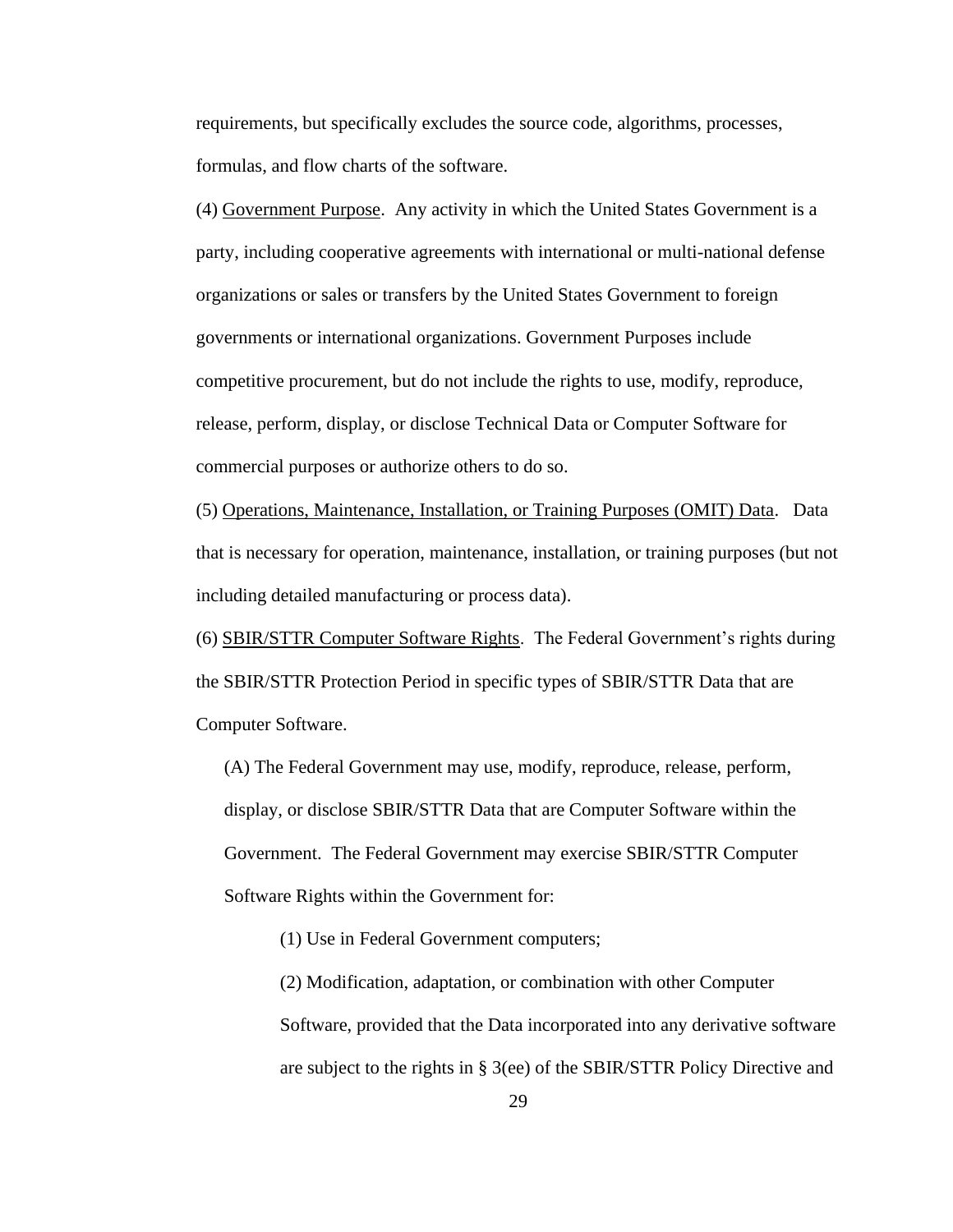that the derivative software is marked as containing SBIR/STTR Data; (3) Archive or backup; or

(4) Distribution of a computer program to another Federal agency, without further permission of the Awardee, if the Awardee is notified of the distribution and the identity of the recipient prior to the distribution, and a copy of the SBIR/STTR Computer Software Rights included in the Funding Agreement is provided to the recipient.

(B) The Federal Government shall not release, disclose, or permit access to SBIR/STTR Data that is Computer Software for commercial, manufacturing, or procurement purposes without the written permission of the Awardee. The Federal Government shall not release, disclose, or permit access to SBIR/STTR Data outside the Government without the written permission of the Awardee unless:

(i) The non-Governmental entity has entered into a non-disclosure agreement with the Government that complies with the terms for such agreements outlined in § 8 of the SBIR/STTR Policy Directive; and (ii) The release or disclosure is—

> (I) To a Federal Government support service contractor or their subcontractor for purposes of supporting Government internal use or activities, including evaluation, diagnosis and correction of deficiencies, and adaptation, combination, or integration with other Computer Software provided that SBIR/STTR Data incorporated into any derivative software are subject to the rights in § 3(ee) of

> > 30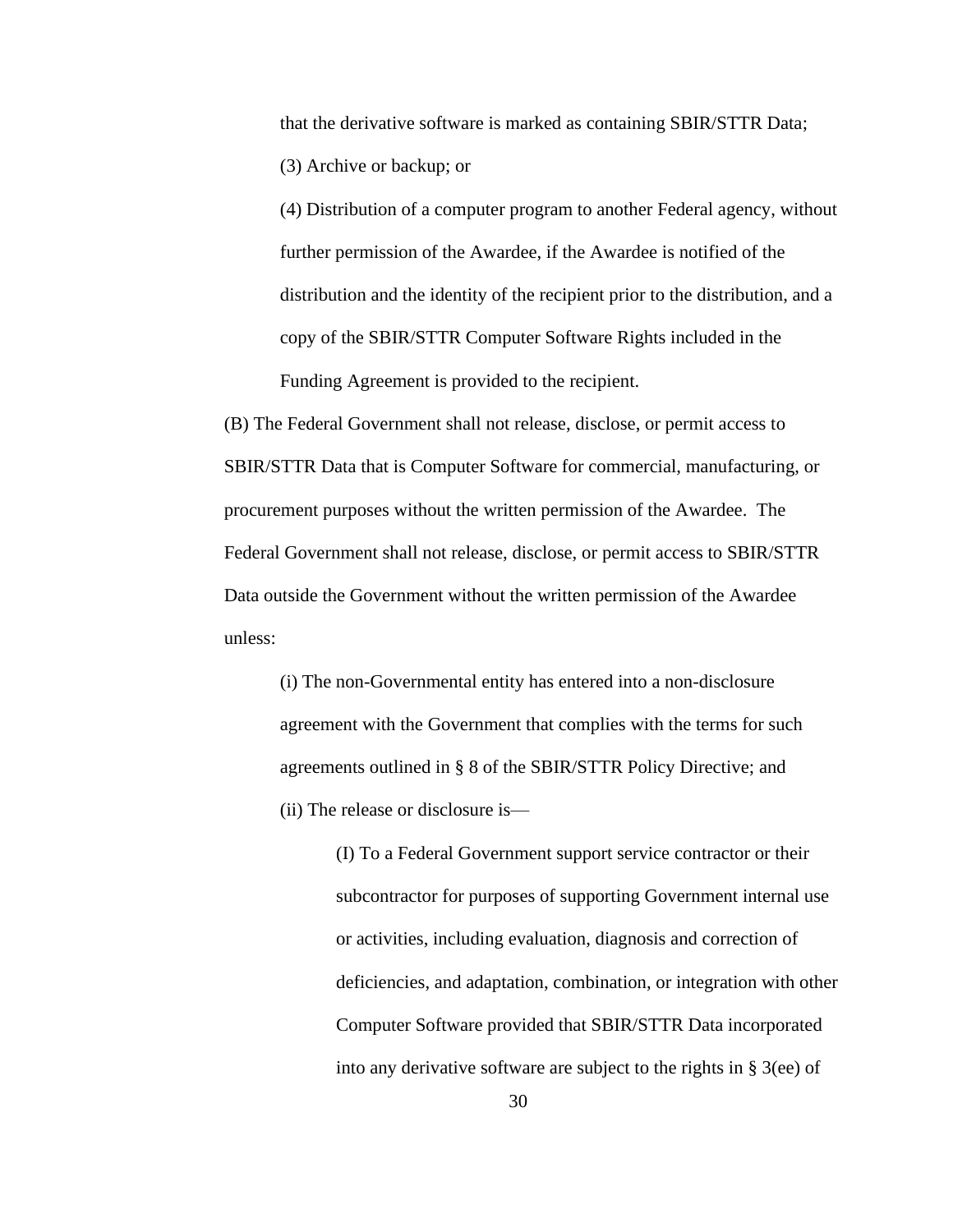the SBIR/STTR Policy Directive; or

(II) Necessary to support certain narrowly-tailored essential Government activities for which law or regulation permits access of a non-Government entity to a contractors' data developed exclusively at private expense, non-SBIR/STTR Data, such as for emergency repair and overhaul.

(7) SBIR/STTR Data. All Data developed or generated in the performance of an SBIR or STTR award, including Technical Data and Computer Software developed or generated in the performance of an SBIR or STTR award. The term does not include information incidental to contract or grant administration, such as financial, administrative, cost or pricing or management information.

(8) SBIR/STTR Data Rights. The Federal Government's license rights in properly marked SBIR/STTR Data during the SBIR/STTR Protection Period are as follows: SBIR/STTR Technical Data Rights in SBIR/STTR Data that are Technical Data or any other type of Data other than Computer Software; and SBIR/STTR Computer Software Rights in SBIR/STTR Data that is Computer Software. Upon expiration of the protection period for SBIR/STTR Data, the Federal Government has a royaltyfree license to use, and to authorize others to use on its behalf, these data for Government Purposes, and is relieved of all disclosure prohibitions and assumes no liability for unauthorized use of these data by third parties. The Federal Government receives Unlimited Rights in Form Fit, and Function Data, OMIT Data, and all unmarked SBIR/STTR Data.

(9) SBIR/STTR Protection Period. The period of time during which the Federal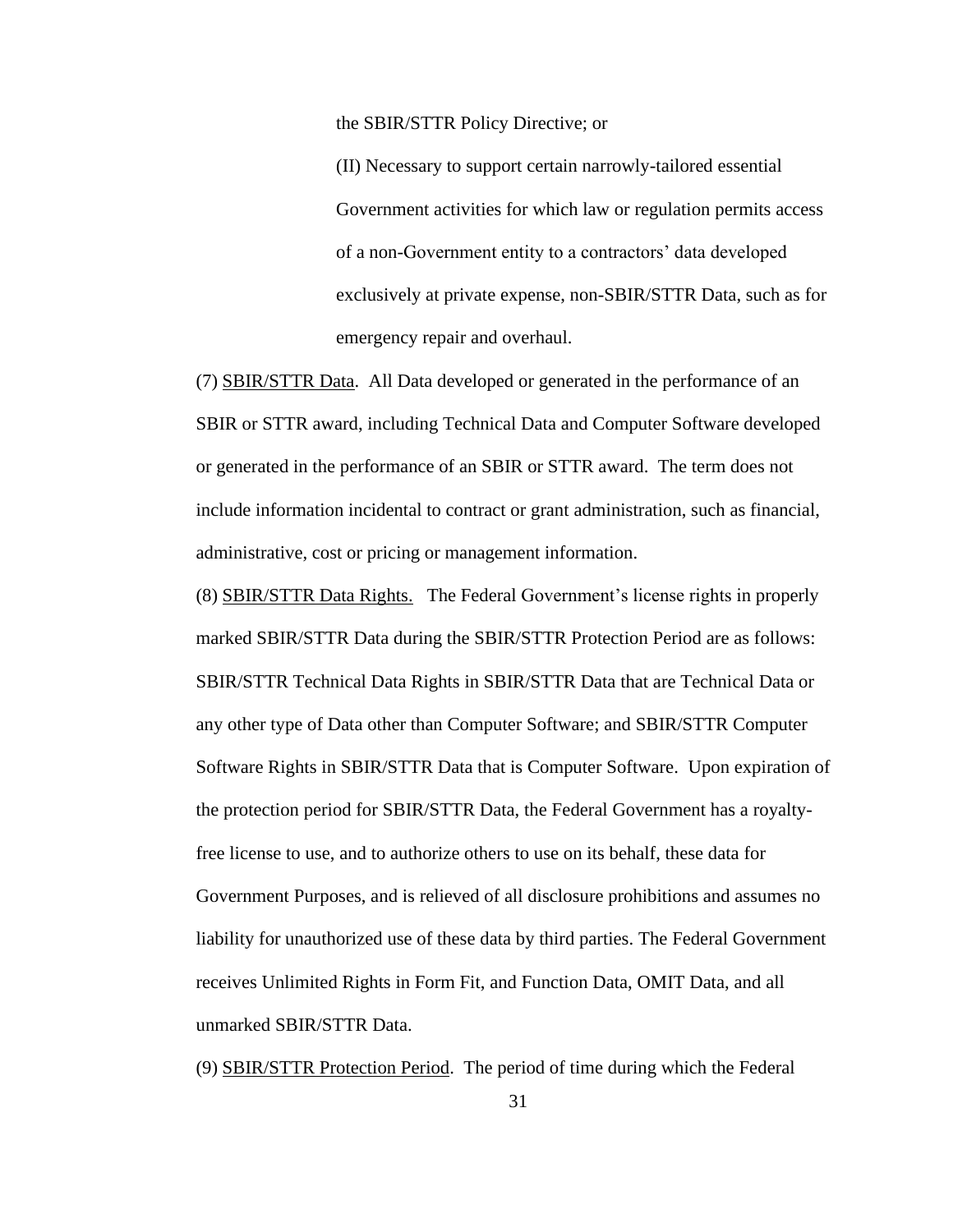Government is obligated to protect SBIR/STTR Data against unauthorized use and disclosure in accordance with SBIR/STTR Data Rights. The SBIR/STTR Protection Period begins at award of an SBIR/STTR Funding Agreement and ends not less than twenty years from that date (See § 8(b)(4) of the SBIR/STTR Policy Directive). (10) SBIR/STTR Technical Data Rights. The Federal Government's rights during the SBIR/STTR Protection Period in SBIR/STTR Data that are Technical Data or any other type of Data other than Computer Software.

(A) The Federal Government may, use, modify, reproduce, perform, display, release, or disclose SBIR/STTR Data that are Technical Data within the Government; however, the Government shall not use, release, or disclose the data for procurement, manufacturing, or commercial purposes; or release or disclose the SBIR/STTR Data outside the Government except as permitted by paragraph (B) below or by written permission of the Awardee.

(B) SBIR/STTR Data that are Technical Data may be released outside the Federal Government without any additional written permission of the Awardee only if the non-Governmental entity or foreign government has entered into a non-disclosure agreement with the Federal Government that complies with the terms for such agreements outlined in § 8 of the SBIR/STTR Policy Directive and the release is:

(i) Necessary to support certain narrowly-tailored essential Government activities for which law or regulation permits access of a non-Government entity to a contractors' data developed exclusively at private expense, non-SBIR/STTR Data, such as for emergency repair and overhaul;

(ii) To a Government support services contractor in the performance of a

32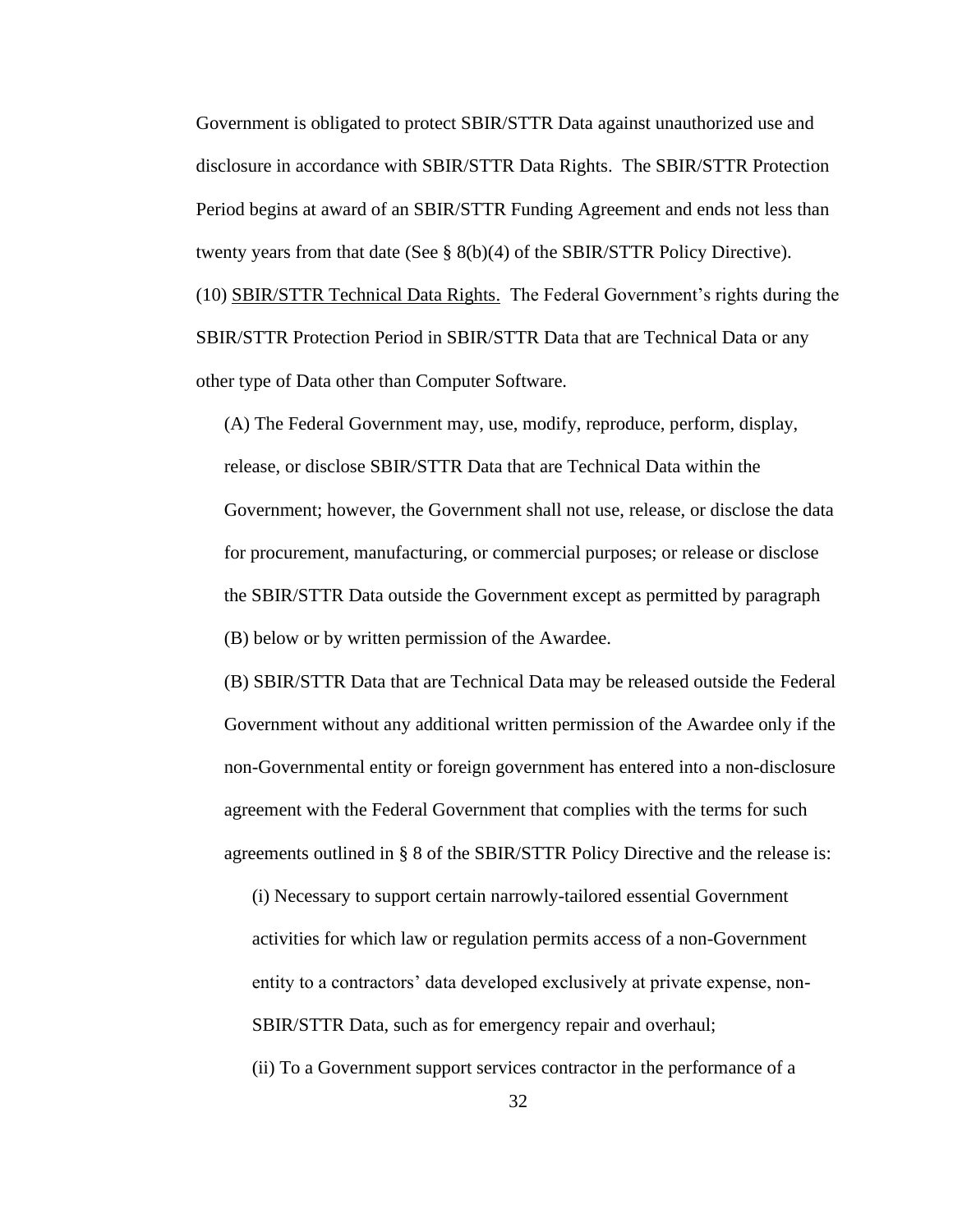Government support services contract for internal Government use or activities, including evaluation, diagnosis or modification, provided that SBIR/STTR Technical Data incorporated into any derivative Data are subject to the rights in § 3(ii) of the SBIR/STTR Policy Directive, and the release is not for commercial purposes or manufacture;

(iii) To a foreign government for purposes of information and evaluation if required to serve the interests of the U.S. Government; or

(iv) To non-Government entities or individuals for purposes of evaluation.

(11) Technical Data. Recorded information, regardless of the form or method of the recording, of a scientific or technical nature (including Computer Software Documentation and Computer Databases). The term does not include Computer Software or financial, administrative, cost or pricing, or management information, or other data incidental to contract or grant administration. The term includes recorded Data of a scientific or technical nature that is included in Computer Databases. (12) Unlimited Rights. The Government's rights to access, use, modify, prepare derivative works, reproduce, release, perform, display, disclose, or distribute Data in whole or in part, in any manner and for any purpose whatsoever, and to have or authorize others to do so.

#### (b) Allocation of SBIR/STTR Data Rights.

(1) An SBC retains ownership of all SBIR/STTR Data it develops or generates in the performance of an SBIR/STTR award. The SBC retains all rights in SBIR/STTR Data that are not granted to the Federal Government in accordance with the SBIR/STTR Policy Directive. These rights of the SBC do not expire.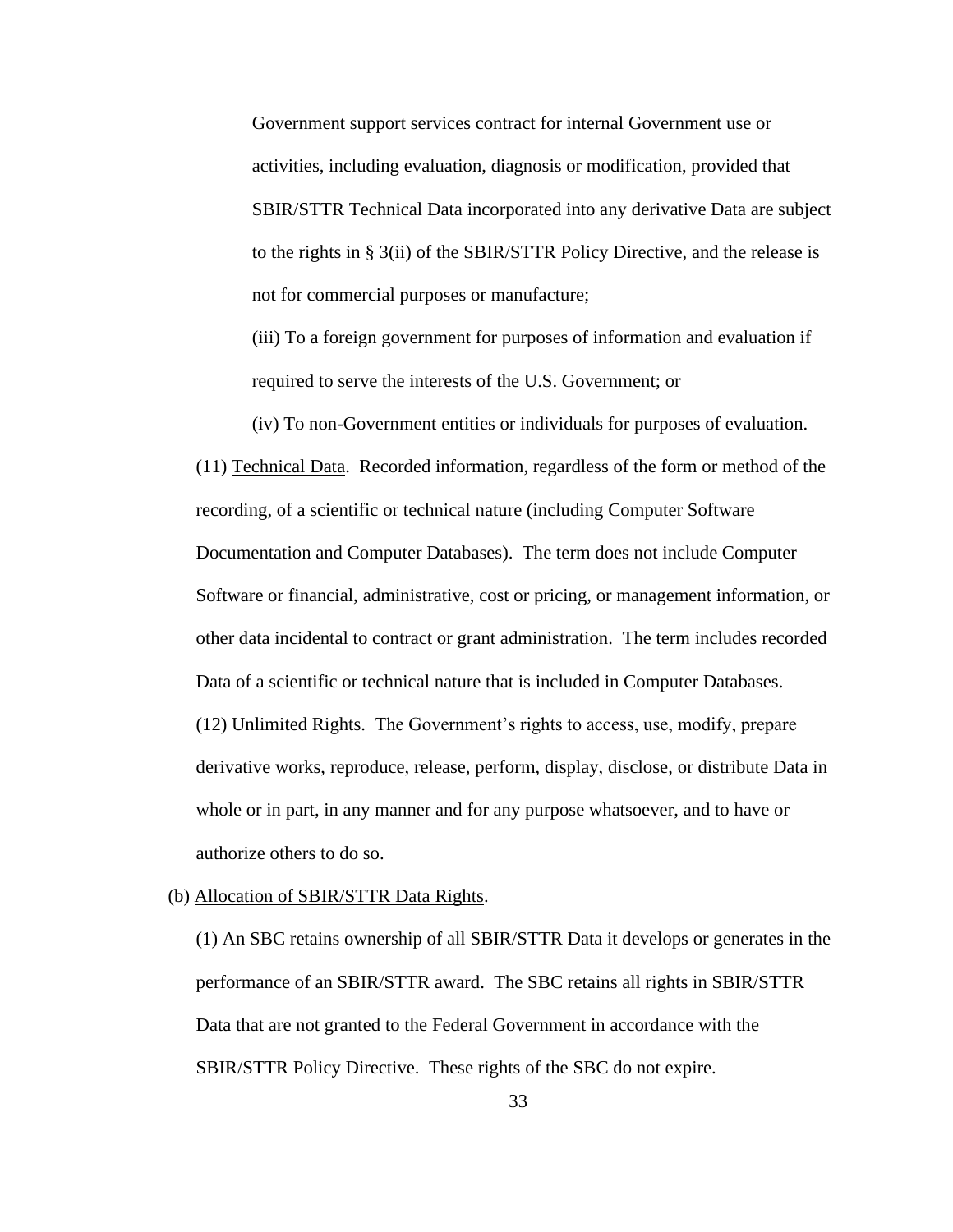(2) During the SBIR/STTR Protection Period, the Federal Government receives SBIR/STTR Technical Data Rights in appropriately marked SBIR/STTR Data that is Technical Data or any other type of Data other than Computer Software; and SBIR/STTR Computer Software Rights in appropriately marked SBIR/STTR Data that is Computer Software.

(3) After the protection period, the Federal Government may use, and authorize others to use on its behalf, for Government Purposes, SBIR/STTR Data that was protected during the SBIR/STTR Protection Period. Awards issued by the U.S. Department of Energy are subject to Unlimited Rights after the expiration of the SBIR/STTR Protection Period.

(4) The Federal Government receives Unlimited Rights in Form Fit, and Function Data, OMIT Data, and all unmarked SBIR/STTR Data

(c) Identification and Delivery of SBIR/STTR Data. Any SBIR/STTR Data delivered by the Awardee, and in which the Awardee intends to limit the Federal Government's rights to SBIR/STTR Data Rights, must be delivered with restrictive markings. The Federal Government assumes no liability for the access, use, modification, reproduction, release, performance, display, disclosure, or distribution of SBIR/STTR Data without markings. The Awardee or its subcontractors or suppliers shall conspicuously and legibly mark all such SBIR/STTR Data with the appropriate legend.

(1) The authorized legend shall be placed on each page of the SBIR/STTR Data. If only portions of a page are subject to the asserted restrictions, the SBIR/STTR Awardee shall identify the restricted portions  $(e.g., by circling or underscoring with a$ note or other appropriate identifier). With respect to SBIR/STTR Data embodied in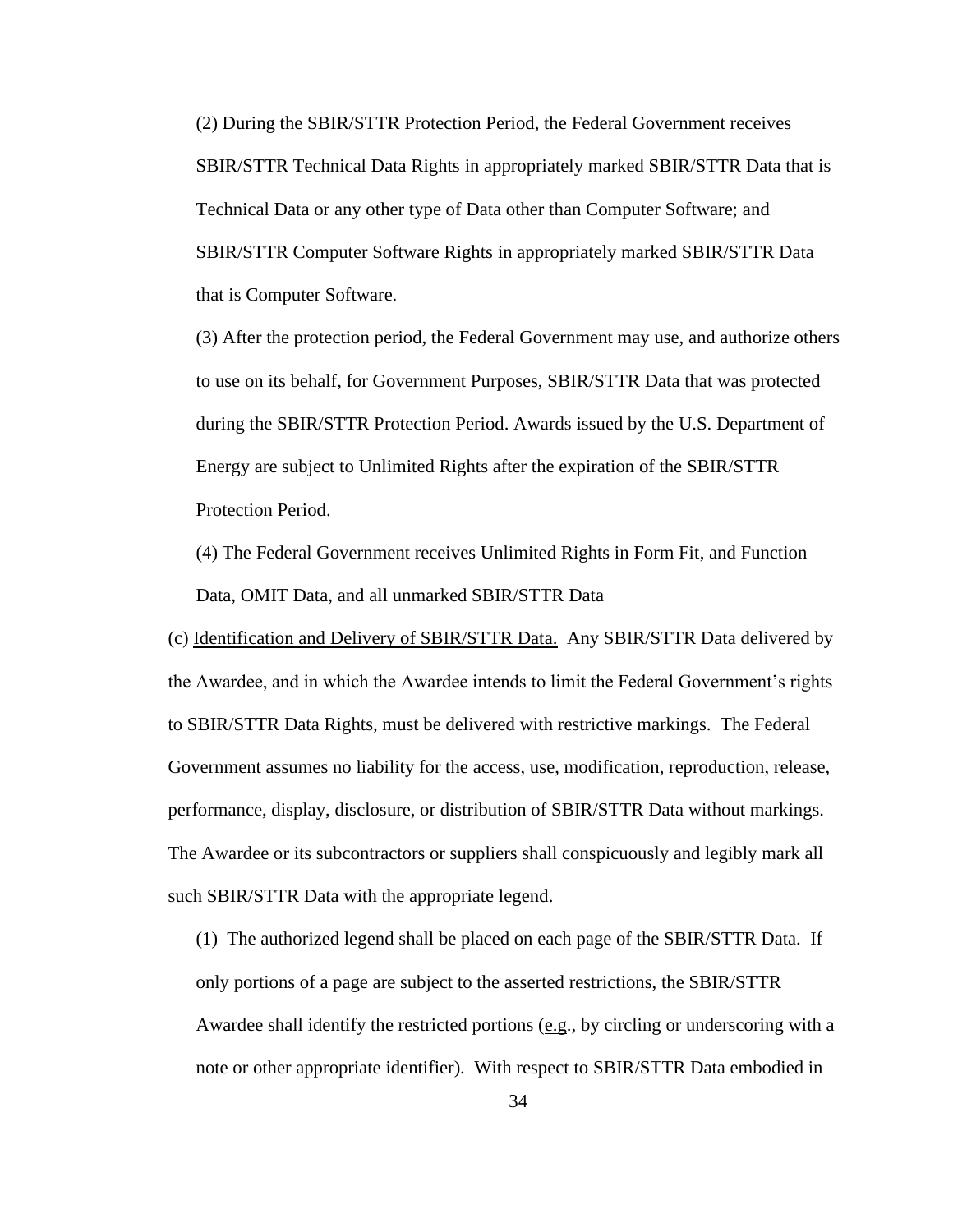Computer Software, the legend shall be placed on: (1) the printed material or media

containing the Computer Software; or (2) the transmittal document or storage

container. The legend shall read as follows:

| Funding Agreement No.              |  |
|------------------------------------|--|
| <b>Award Date</b>                  |  |
| <b>SBIR/STTR Protection Period</b> |  |
| <b>SBIR/STTR Awardee</b>           |  |
| <b>SBIR/STTR Awardee Address</b>   |  |

This is SBIR/STTR Data (or is Computer Software or a Prototype that embodies or includes SBIR/STTR Data) to which the SBIR/STTR Awardee has SBIR/STTR Data Rights and to which the Federal Government has received SBIR/STTR Technical Data Rights (or SBIR/STTR Computer Software Rights) during the SBIR/STTR Protection Period and rights of use for Government Purposes after the SBIR/STTR Protection Period, as those terms are defined in the SBIR/STTR Funding Agreement. Awards issued by the U.S. Department of Energy are subject to Unlimited Rights after the SBIR/STTR Protection Period, as that term is defined in the SBIR/STTR Funding Agreement. Any reproduction of SBIR/STTR Data or portions of such data marked with this legend must also reproduce the markings." (End of Legend)

(2) Data submitted without correct or appropriate markings may be corrected within 6

months from the date the data is delivered.

(d) Relation to patents. Nothing regarding SBIR/STTR Data Rights in this clause shall

imply a license to or imply a requirement to license to the Federal Government any patent

to a Subject Invention (as defined under the Bayh-Dole Act implemented at 37 CFR 401)

made under an SBIR/STTR award.

(End of Clause)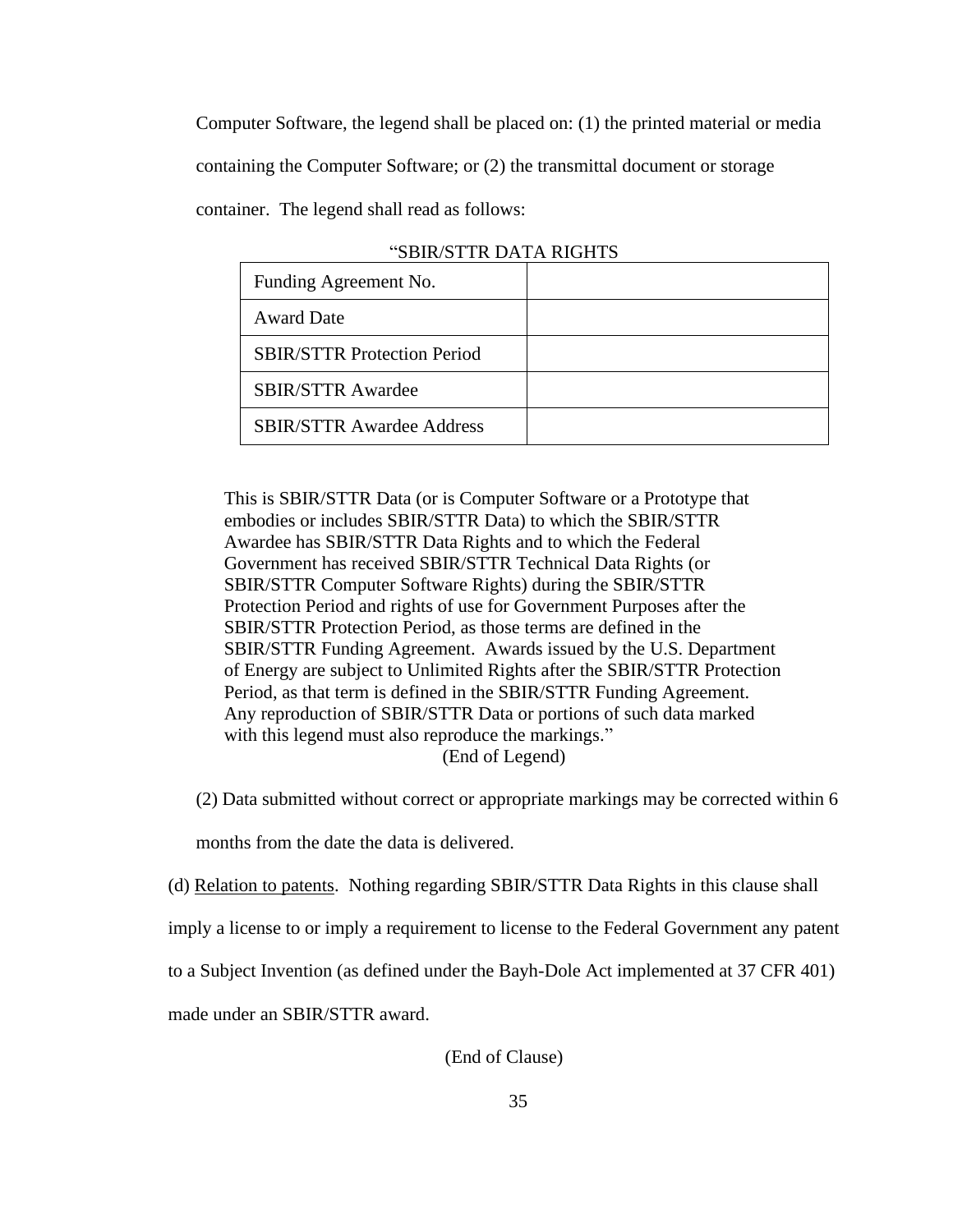(4) Copyrights. Include an appropriate statement concerning copyrights and publications addressing national security considerations, if any, and the appropriate acknowledgement and disclaimer statement.

(5) Invention Reporting. Include requirements for reporting inventions. Include appropriate information concerning the reporting of inventions, for example:

"SBIR/STTR Awardees must report inventions to the awarding agency within 2 months of the inventor's report to the Awardee."

Note: Many federal agencies require electronic reporting of inventions and patents made with Federal funds through the Interagency Invention Reporting System (iEdison) that is maintained and managed by NIH. The iEdison System is used to satisfy all invention reporting requirements mandated by an SBIR/STTR award. Access to iEdison is through a secure interactive Internet site, http://www.iedison.gov. All Federal Agencies are encouraged to use the iEdison System. In addition to fulfilling reporting requirements, iEdison notifies the user of future time sensitive deadlines with enough lead-time to avoid the possibility of loss of invention or patent ownership or rights.

(e) Cost Sharing. Include a statement essentially as follows:

"Cost sharing is permitted for proposals under this Program Solicitation; however, cost sharing is not required. Cost sharing will not be an evaluation factor in consideration of your Phase I proposal."

(f) Profit or Fee. Include a statement on the payment of profit or fee on awards made under the SBIR/STTR Program Solicitation.

(g) Joint Ventures or Limited Partnerships. Include essentially the following language:

"Joint Ventures and limited partnerships are eligible provided the entity created qualifies as a Small Business Concern as defined in this Program Solicitation."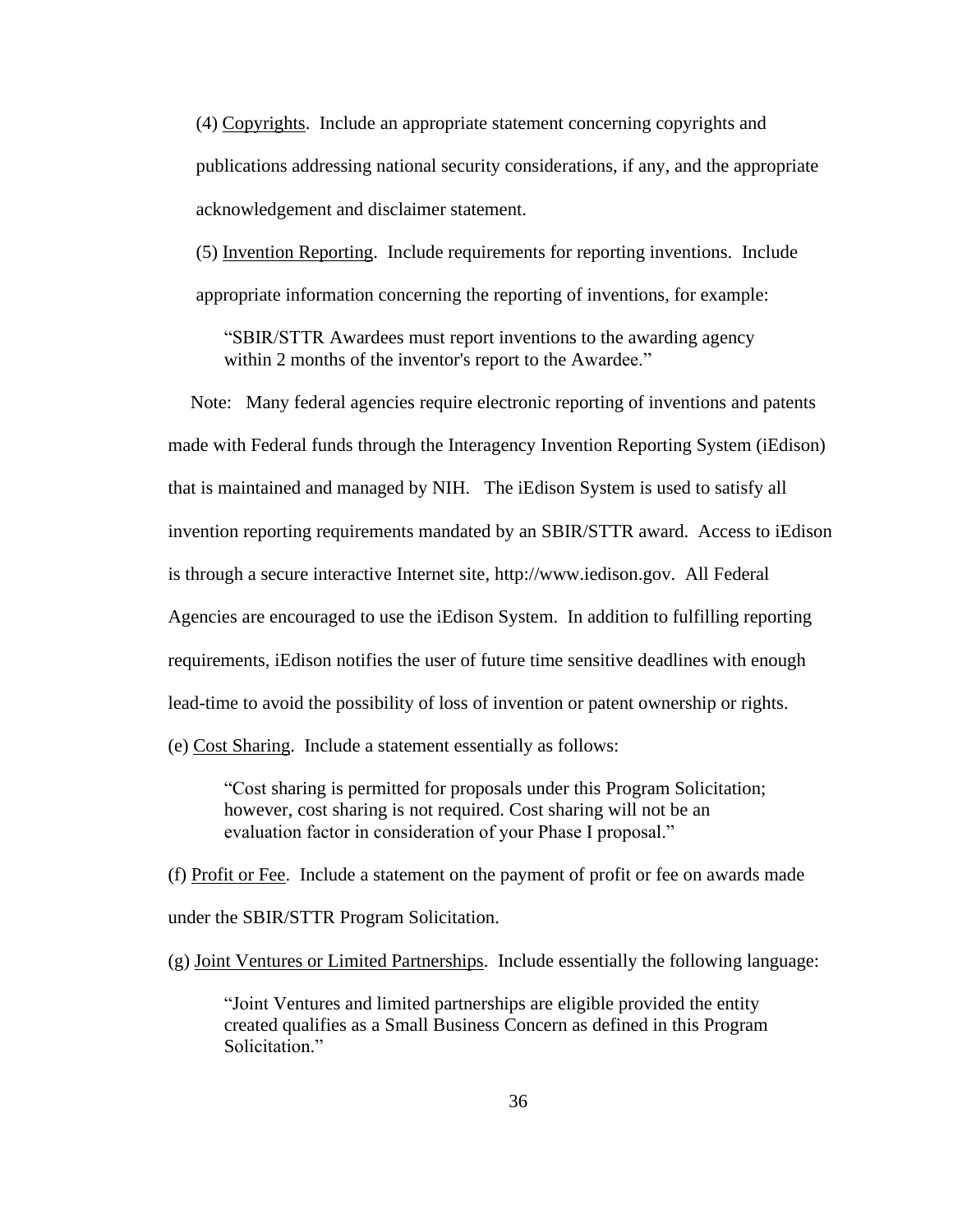#### (h) Research and Analytical Work. Include essentially the following statement:

#### SBIR:

(1) "For Phase I a minimum of two-thirds of the research and/or analytical effort must be performed by the proposing Small Business Concern unless otherwise approved in writing by the Funding Agreement officer after consultation with the agency SBIR program manager/coordinator. (2) For Phase II a minimum of one-half of the research and/or analytical effort must be performed by the proposing Small Business Concern unless otherwise approved in writing by the Funding Agreement officer after consultation with the agency SBIR program manager/coordinator."

#### STTR:

"For both Phase I and Phase II, not less than 40 percent of the R/R&D work must be performed by the Small Business Concern, and not less than 30 percent of the R/R&D work must be performed by a partnering Research Institution, as defined in this Program Solicitation."

(i) Awardee Commitments. To meet the legislative requirement that SBIR/STTR

Program Solicitations be simplified, standardized and uniform, clauses expected to be in

or required to be included in SBIR/STTR Funding Agreements must not be included in

full or by reference in SBIR/STTR Program Solicitations. Rather, Applicants must be

advised that they will be required to make certain legal commitments at the time of

execution of Funding Agreements resulting from SBIR/STTR Program Solicitations.

Essentially, the following statement must be included in the "Considerations" section of

SBIR/STTR Program Solicitations:

"Upon award of a Funding Agreement, the Awardee will be required to make certain legal commitments through acceptance of numerous clauses in Phase I Funding Agreements. The outline that follows is illustrative of the types of clauses to which the contractor would be committed. This list is not a complete list of clauses to be included in Phase I Funding Agreements, and is not the specific wording of such clauses. Copies of complete terms and conditions are available upon request."

(j) Summary Statements. The following are illustrative of the type of summary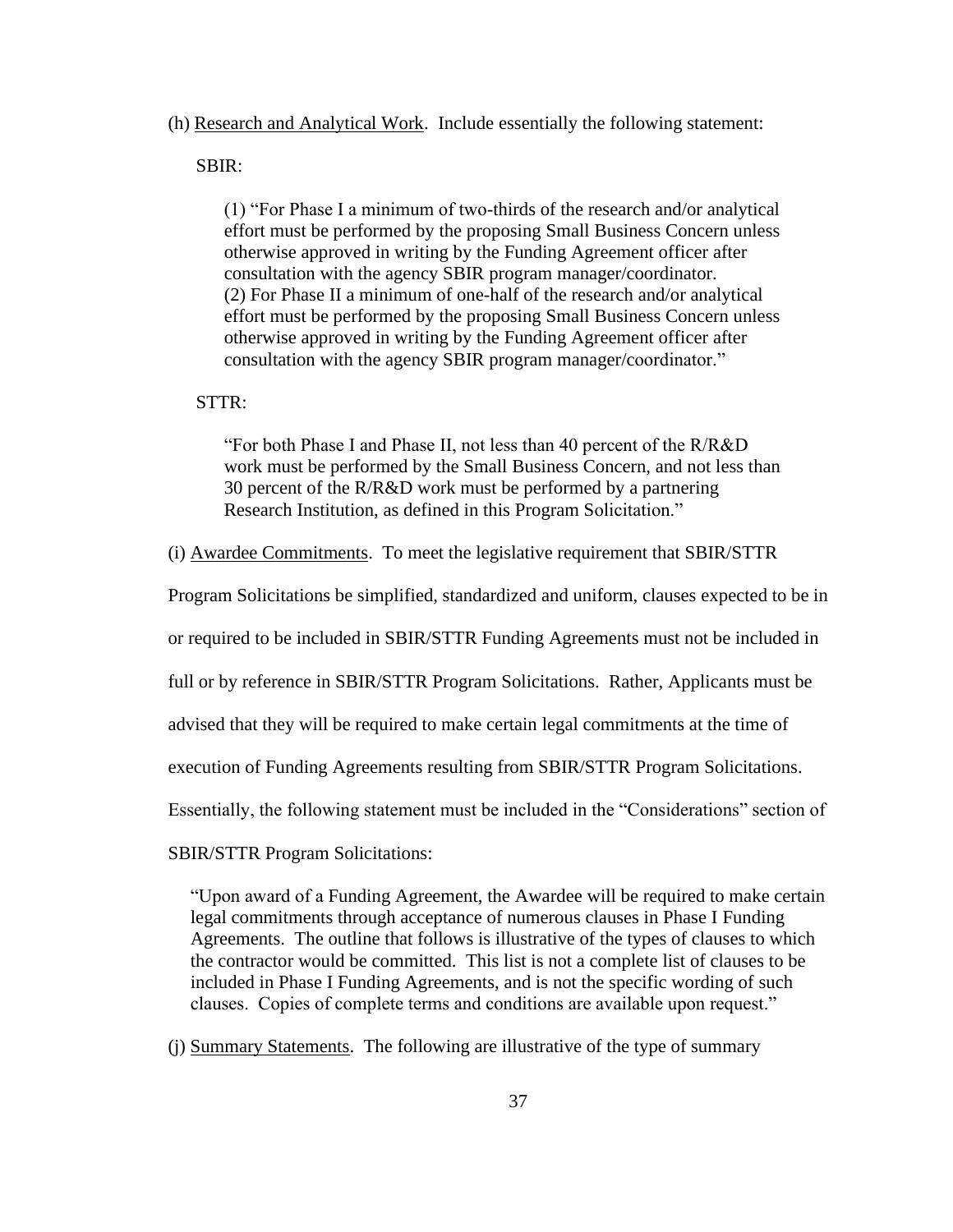statements to be included immediately following the statement in subparagraph (i). These statements are examples only and may vary depending upon the type of Funding Agreement used.

(1) Standards of Work. Work performed under the Funding Agreement must conform to high professional standards.

(2) Inspection. Work performed under the Funding Agreement is subject to Government inspection and evaluation at all times.

(3) Examination of Records. The Comptroller General (or a duly authorized representative) must have the right to examine any pertinent records of the Awardee involving transactions related to this Funding Agreement.

(4) Default. The Federal Government may terminate the Funding Agreement if the contractor fails to perform the work contracted.

(5) Termination for Convenience. The Funding Agreement may be terminated at any time by the Federal Government if it deems termination to be in its best interest, in which case the Awardee will be compensated for work performed and for reasonable termination costs.

(6) Disputes. Any dispute concerning the Funding Agreement that cannot be resolved by agreement must be decided by the contracting officer with right of appeal.

(7) Contract Work Hours. The Awardee may not require an employee to work more than 8 hours a day or 40 hours a week unless the employee is compensated accordingly (for example, overtime pay).

(8) Equal Opportunity. The Awardee will not discriminate against any employee or applicant for employment because of race, color, religion, sex, or national origin.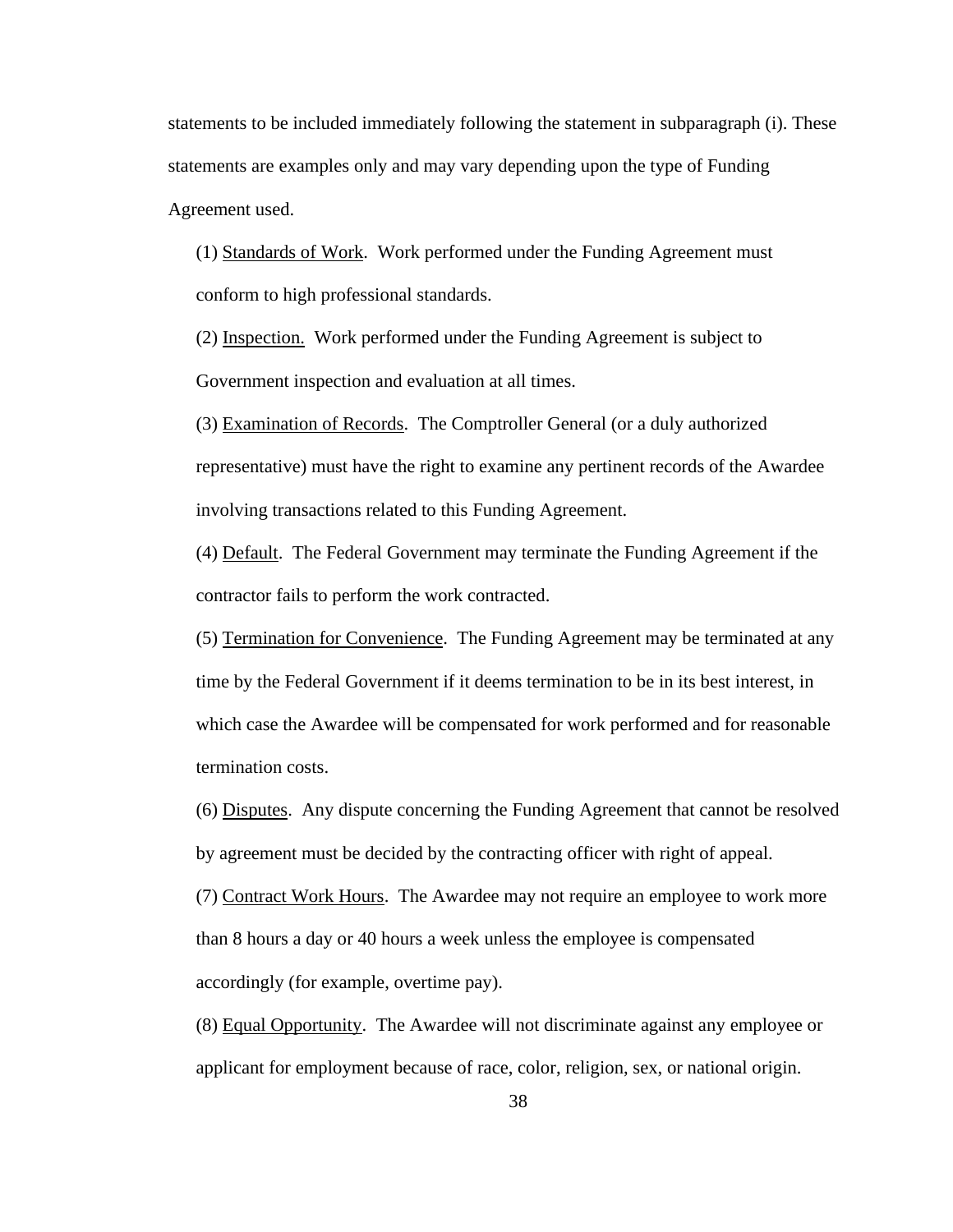(9) Equal Opportunity for Veterans. The Awardee will not discriminate against any employee or application for employment because he or she is a disabled veteran or veteran of the Vietnam era.

(10) Equal Opportunity for People with Disabilities. The Awardee will not discriminate against any employee or applicant for employment because he or she is physically or intellectually disabled.

(11) Officials Not To Benefit. No Federal Government official may benefit personally from the SBIR/STTR Funding Agreement.

(12) Covenant Against Contingent Fees. No person or agency has been employed to solicit or secure the Funding Agreement upon an understanding for compensation except bona fide employees or commercial agencies maintained by the Awardee for the purpose of securing business.

(13) Gratuities. The Funding Agreement may be terminated by the Federal Government if any gratuities have been offered to any representative of the Government to secure the award.

(14) Patent Infringement. The Awardee must report each notice or claim of patent infringement based on the performance of the Funding Agreement.

(15) American Made Equipment and Products. When purchasing equipment or a product under the SBIR/STTR Funding Agreement, purchase only American-made items whenever possible.

(k) Additional Information. Information pertinent to an understanding of the administration requirements of SBIR/STTR proposals and Funding Agreements not included elsewhere must be included in this section. As a minimum, statements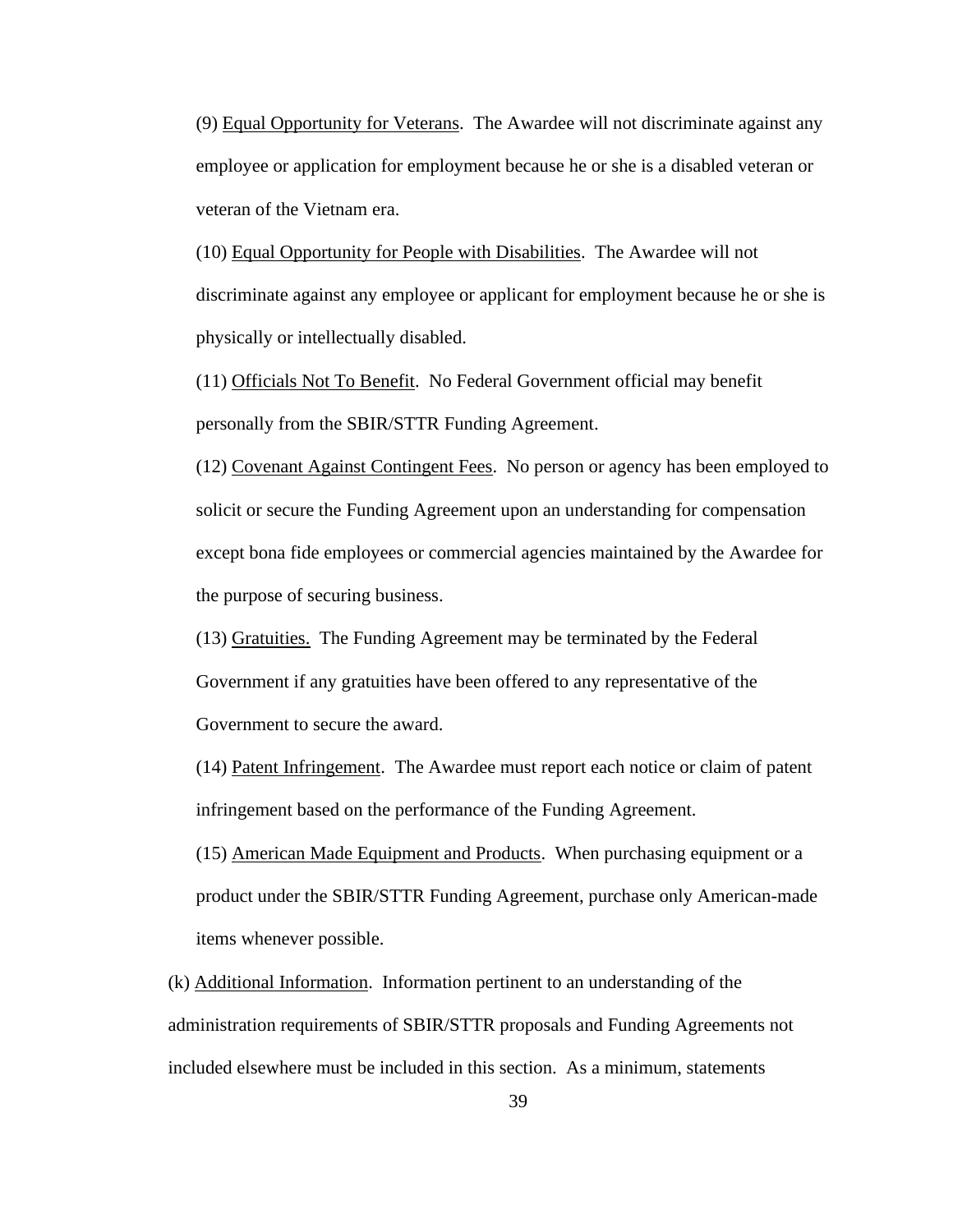essentially as follows must be included under "Additional Information" in SBIR/STTR Program Solicitations:

(1) This Program Solicitation is intended for informational purposes and reflects current planning. If there is any inconsistency between the information contained herein and the terms of any resulting SBIR/STTR Funding Agreement, the terms of the Funding Agreement are controlling.

(2) Before award of an SBIR/STTR Funding Agreement, the Federal Government may request the Applicant to submit certain organizational, management, personnel, and financial information to assure responsibility of the Applicant.

(3) The Federal Government is not responsible for any monies expended by the Applicant before award of any Funding Agreement.

(4) This Program Solicitation is not an offer by the Federal Government and does not obligate the Government to make any specific number of awards. Also, awards under the SBIR/STTR program are contingent upon the availability of funds.

(5) The SBIR/STTR program is not a substitute for existing unsolicited proposal mechanisms. Unsolicited proposals must not be accepted under the SBIR/STTR program in either Phase I or Phase II.

(6) If an award is made pursuant to a proposal submitted under this SBIR/STTR Program Solicitation, a representative of the contractor or grantee or party to a cooperative agreement will be required to certify that the concern has not previously been, nor is currently being, paid for Essentially Equivalent Work by any Federal Agency.

§ 6. Submission of Proposals.